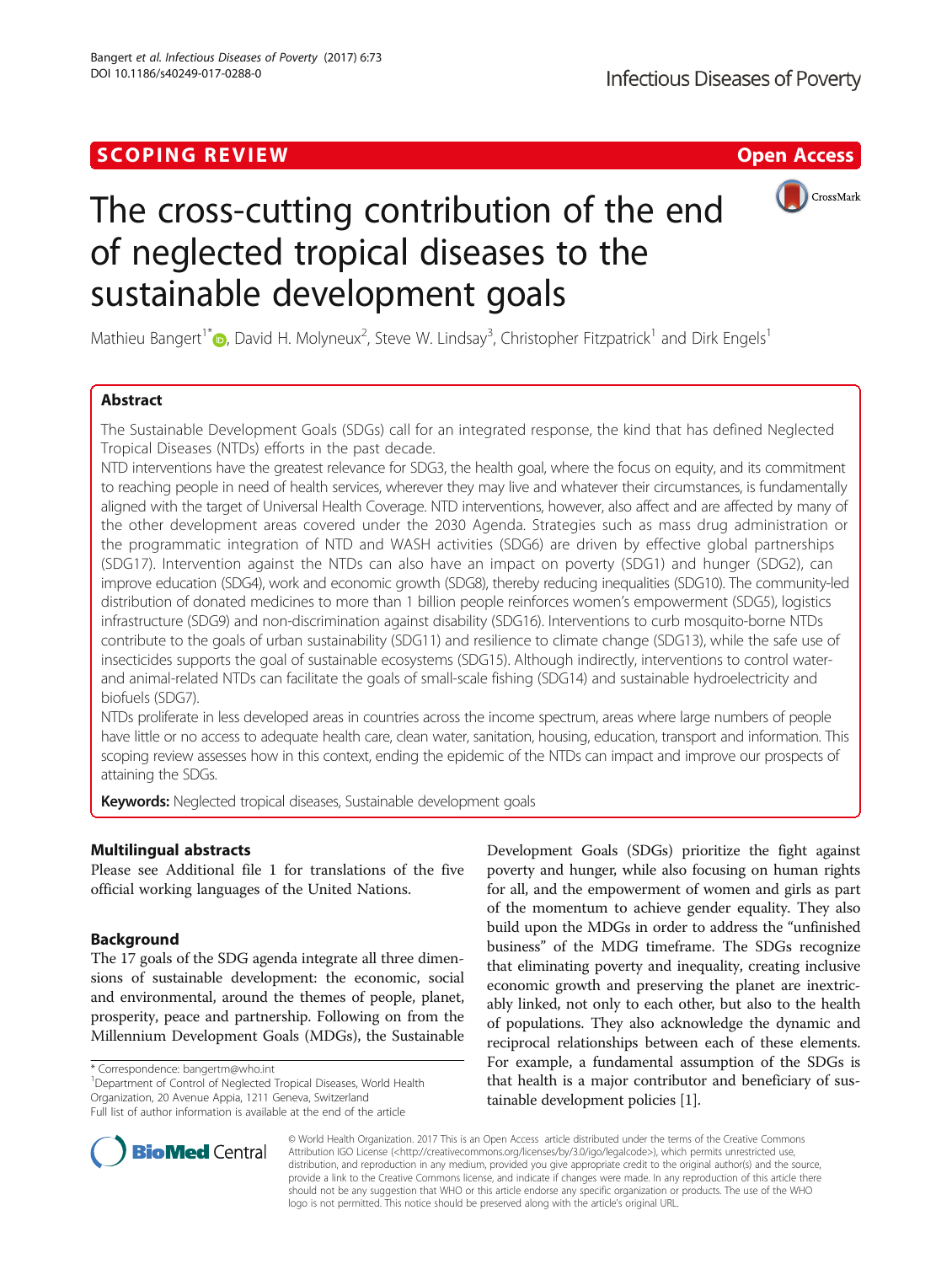The Neglected Tropical Diseases (NTDs) are a diverse group of 17 human and zoonotic diseases whose health and economic burden falls most heavily on the poorest people and communities [[2\]](#page-15-0) NTDs include diseases such as soil-transmitted helminths (STH), lymphatic filariasis, onchocerciasis and schistosomiasis, as well as dengue and rabies to list a few. Within the SDGs, the NTDs have been included as a target to "end the epidemic of NTDs by 2030" [[3\]](#page-15-0), an important achievement since the inception of this grouping of diseases [[4](#page-15-0), [5](#page-15-0)], which have been recently described as a "chronic pandemic" affecting many millions [\[6](#page-15-0)]. Requirement for mass and individual treatment or care for NTDs, a proxy indicator of NTD prevalence, offers important insights into the way the NTD burden is shared. In 2014, at least 1.7 billion people required mass or individual treatment and care for NTDs in 185 countries. Of these, 1.1 billion were in lower- or middle-income countries. This is not to minimise the burden in the least developed countries. All low-income countries are affected by at least five NTDs [[2\]](#page-15-0), while the 520 million people requiring treatment in low-income countries represent a staggering 60% of those countries' populations.

The NTDs and responses to them have the most direct relevance for the health goal, but they also have wide, cross-cutting and cross-sectoral linkages and effects that make them relevant to all the SDGs [\[7](#page-15-0)]. Thus efforts to mitigate their impact will have a direct influence on overall SDG progress [[8\]](#page-15-0).

#### Main text

#### SDG 1. End poverty in all its forms everywhere

SDG 1 is among the most ambitious of the 17 goals. According to the 2030 Agenda, ending poverty in all forms and dimensions by 2030 involves targeting those living in vulnerable situations, increasing access to basic resources and services, and supporting communities affected by conflict and climate-related disasters. Rates of extreme poverty have declined by more than half since 1990, in part, as a result of the rebalancing of global trade towards Asia. However, one in five people in developing regions still live on less than \$1.25 a day, and there are millions more who survive on little more than this daily amount. The 2030 Agenda underlines the fact that poverty is more than the lack of income and resources to ensure a sustainable livelihood.

The disabling and debilitating effects of NTDs prevents adults from providing for their families and contributing to the economic development of their countries, and generates a significant care burden. At the household level, this results in generations becoming trapped in a cycle of increased medical costs, poverty and disease. The so-called medical poverty trap affects people worldwide, examples including countries such as

Cambodia and Viet Nam, where 50–67% of affected households have incurred debt as a result of treatment for dengue [[9](#page-15-0)], or in Bangladesh [[10\]](#page-15-0) and Nepal [\[11](#page-15-0)], where 25–75% of households affected by visceral leishmaniasis experience some type of financial catastrophe in obtaining a diagnosis and treatment. NTDs are a financial burden on patients even when tests and medicines are provided free of charge [[12, 13\]](#page-15-0), highlighting the impact these diseases have beyond clinical care. The impact of NTDs on the workforce can be enormous. The chikungunya epidemic on Reunion Island resulted in 112 400 lost days of work from 12 800 cases, costing an estimated \$18 million [[14\]](#page-16-0). Families also pay a heavy price in the form of out-of-pocket costs incurred at the time of seeking care for treatment. In Ghana, the cost of care per patient with Buruli ulcer in a household in the poorest earning quartile can be as high as 315% of annual earnings [[15](#page-16-0)]. Similarly, in Nigeria the cost of Buruli Ulcer care and diagnosis can be on average 162% of patient's median monthly household income, leading to catastrophic financial loss [\[16](#page-16-0)]. The cost of NTDs is not limited to human infections. Pigs are frequently kept as a cash reserve to be used in an emergency such as for medical needs. A study in Tanzania measuring the impact of cysticercosis infections on these "cash reserves" found a significant economic burden resulting from the reduced value or condemnation of pigs harbouring cycticercosis [[17\]](#page-16-0).

It is important to note that NTDs are diseases of poverty rather than diseases of poor countries. Their impact is felt by poor communities everywhere, including those living in wealthy countries. Indeed, many of the highest disease burden NTDs (just five NTDs represent 71% of the total NTD burden [\[18](#page-16-0)]) occur predominantly in the largest emerging market economies that comprise the group of 20 nations (G20), in addition to Nigeria, which also has one of the world's largest economies [\[19\]](#page-16-0). Brazil, China, India, Indonesia, and Nigeria have the largest NTD prevalence, but even very wealthy nations, such as the United States of America (USA), have a hidden burden of NTDs, mostly concentrated in the southern states [[20\]](#page-16-0) as well as Australia, where blinding trachoma and scabies remain a major public health problems in Aboriginal communities [[21\]](#page-16-0). In Europe, the Mediterranean basin is endemic for leishmaniasis [[22\]](#page-16-0). Autochthonous outbreaks of dengue have also been reported in high-income countries of Portugal [[23\]](#page-16-0), France [\[24](#page-16-0)], Australia, USA, Singapore and Chinese Taipei [[25\]](#page-16-0) whilst recently a focus of urogenital schistosomiasis transmission (due to Schistosoma haematobium) was found in Corsica, France [[26\]](#page-16-0).

NTD programmes play an important role in reducing the financial burden on families seeking care both in the way interventions are delivered (i.e., free of charge and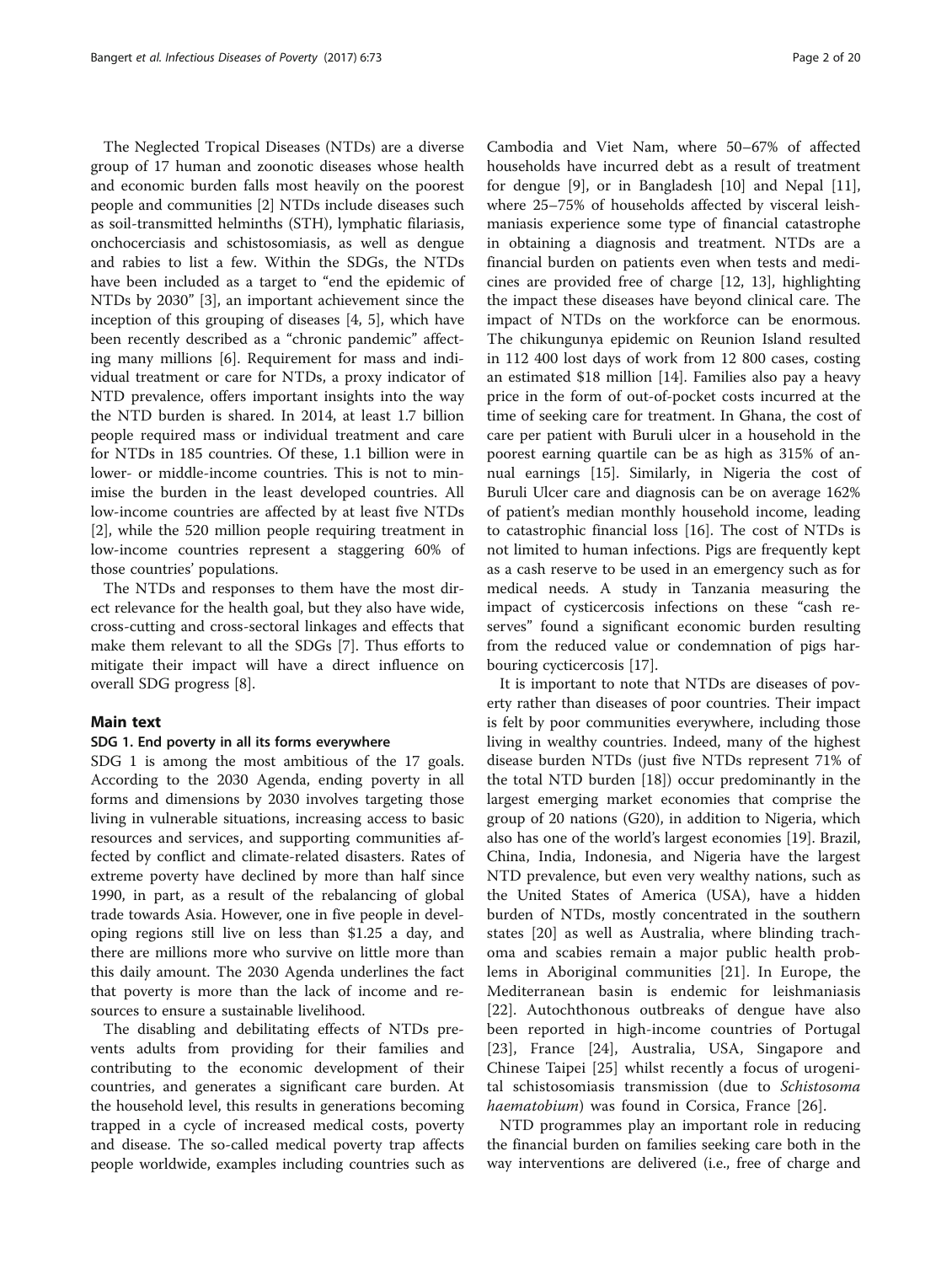often through community directed interventions) and by placing greater emphasis on preventive care. Simply by preventing the development of disease, NTD programmes reduce exposure to the debilitating physical and mental health effects of NTDs [[27\]](#page-16-0) which give rise to catastrophic and impoverishing costs [[28\]](#page-16-0). It seems clear, therefore, that progress on alleviating the burden of NTDs is a prerequisite for progress towards SDG 1.

# SDG 2. End hunger, achieve food security and improved nutrition and promote sustainable agriculture

SDG 2 aims to end all forms of hunger and malnutrition by 2030, ensuring that everyone, but especially children and the more vulnerable, have access to sufficient, nutritious food year round thereby ensuring food security. This will require promoting sustainable agricultural practices, improving the livelihoods and capacities of small-scale farmers, allowing equal access to land, technology and markets. It will also require international cooperation to ensure investment in infrastructure and technology to improve agricultural productivity.

NTDs have an impact on nutrition both directly and indirectly. Direct impacts include parasites such as soil-transmitted helminthiases (STH) consuming the nutrients required to keep people healthy [\[29\]](#page-16-0). These helminths compete for nutrients within the host and will naturally reduce the impact of food aid and other forms of nutritional transfers. The nutritional impairment caused by schistosome and STH infections during childhood has been shown to have an impact on the growth and development of children [[30\]](#page-16-0). Anaemia and malnutrition are common side effects of several NTDs [[31\]](#page-16-0). Food animals are also affected. Ruminants may fail to put on weight as a result of helminth infections [[32](#page-16-0)], and cows produce up to 15% less milk as a result of nematode infections [[33](#page-16-0)]. Trypanosomiasis in domestic animals, particularly in cattle, causes serious economic losses in livestock from anaemia, loss of condition and emaciation and is sometimes fatal resulting in loss of capital to poor livestock owners [[34\]](#page-16-0). To a lesser extent, but nonetheless frequently fatal, outbreaks from orallytransmitted Chagas in fruit juices have affected food security in Venezuela [[35](#page-16-0)].

Indirect impacts include the debilitating effects on those living with disease, such as farmers who are less able to work and thus produce the crops needed to feed themselves and their families, and impoverished consumers who are less able to pay for the food they need. It is fitting that Guinea worm disease translates to 'the disease of the empty granary' in Bambara, spoken by Dogon people in Mali, since the peak transmission period coincides with the harvesting season [[36](#page-16-0)]. In addition, trichiasis and onchocerciasis prevents women from working, including fulfilling their traditional role as

primary food providers due to visual impairment [\[37](#page-16-0)], making it difficult to work, socialise and even to walk beyond their homes [\[38](#page-16-0)].

Controlling and eliminating NTDs thus contributes to improving agricultural productivity, increasing food security and the nutritional status of affected communities. Cost-effective interventions of proven efficacy include the periodic deworming of children [[39\]](#page-16-0) together with improvement of water and sanitation [\[40](#page-16-0)], and health education [\[41\]](#page-16-0), all of which have been shown to reduce the transmission of schistosome and soiltransmitted helminth infections [[42](#page-16-0)–[44](#page-16-0)]. The World Health Organization (WHO) recommends periodic treatment with anthelminthic (deworming) medicines, without previous individual diagnosis to all at-risk people living in endemic areas, including, preschool and school-aged children, and women of childbearing age, including pregnant women in the second and third trimesters and breastfeeding women. Treatment should be given once a year when the prevalence of STH infections in the community is over 20%, and twice a year when the prevalence of STH infections in the community exceeds 50%. The latest meta-analysis on de-worming and child nutrition confirms the consensus view regarding cost effectiveness of mass drug administration (MDA) [\[45](#page-16-0)].

With regard to agriculture, evidence of the beneficial impact of NTD interventions on nutrition include a study carried out in 2014 which shows that the 600 million people dependent on healthy livestock affected by zoonotic NTDs, such as cysticercosis, would derive multiple benefits by integrating sustainable management of helminth infections into the whole-farm economic context using a combination of helminth laboratory diagnostics and animal health economics. The study concluded that benefits would include increases in the safety and quality of food and an increased return on investment in food security [[32\]](#page-16-0).

SDG 3 Ensure healthy lives and promote well-being for all The health goal, the goal for which NTDs and NTD progress have the greatest relevance is discussed at length elsewhere [\[46\]](#page-16-0). Here, we limit ourselves to noting that the health goal has 13 targets, several of which are more or less direct transfers from the MDGs, but that the target for infectious diseases (3.3) has been expanded to include hepatitis, waterborne infections, and the NTDs. Passed over in the MDGs as "other diseases", NTDs have now been accorded a specific target, reflecting their importance in terms of global prevalence and their social, economic and developmental consequences.

One important addition to the health goal of the SDGs is the inclusion of the Universal Health Coverage (UHC) target (3.8), the only target that cuts across all targets of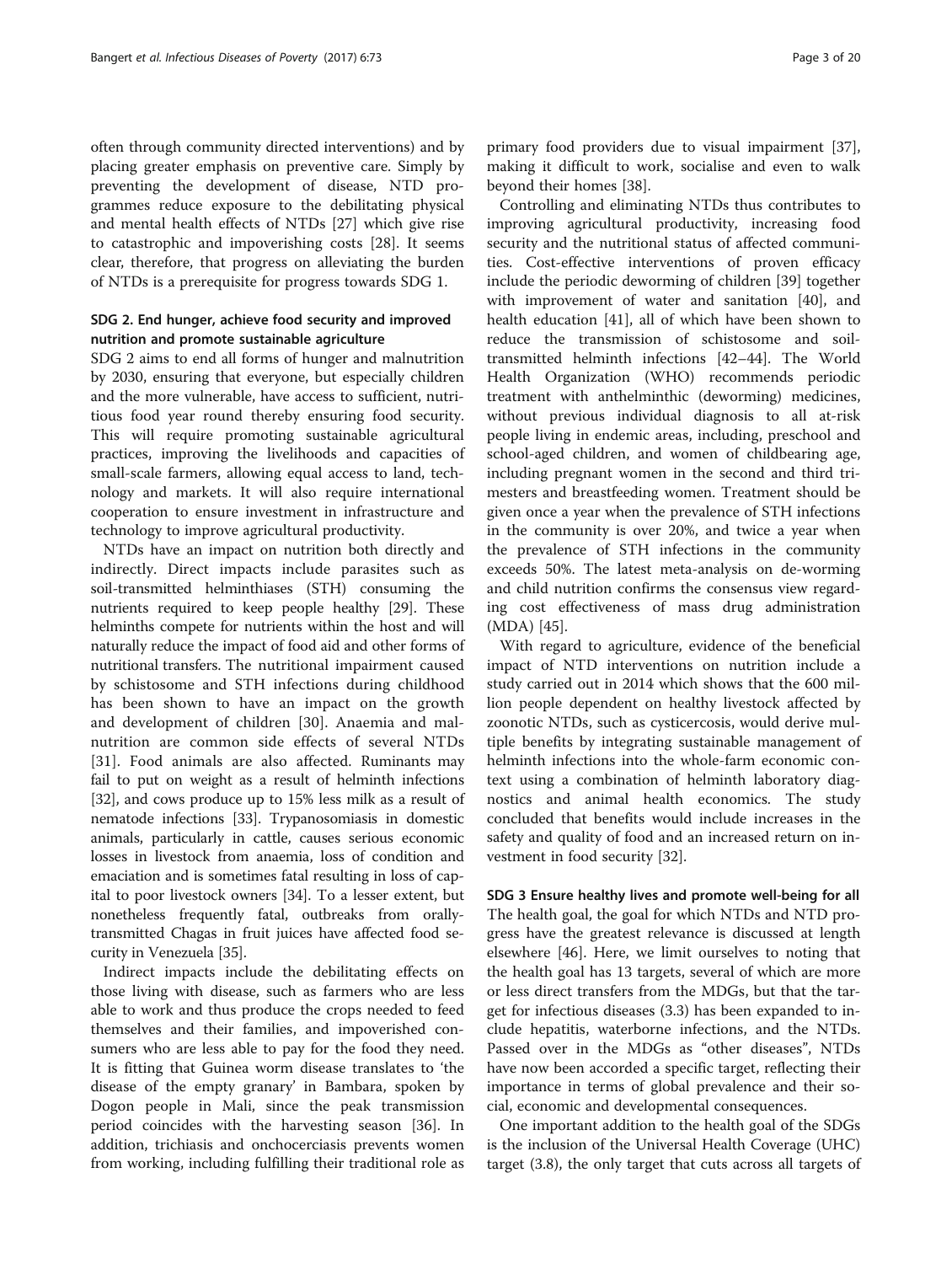the health goals, as well as addresses linkages with health-related targets in the other goals. Ensuring that essential services reach all those who need them is at the heart of NTD response efforts and is a fundamental component of WHO's "Roadmap for implementation" of the 2012 NTD Strategy [\[47](#page-16-0)] endorsed by the World Assembly Resolution of 2013 [[48\]](#page-16-0). Economists from 44 countries have called on global policy makers to prioritise a pro-poor pathway to universal health coverage (UHC) as an essential pillar of development [[49\]](#page-16-0). NTD strategies, programmes and interventions are closely aligned with UHC goals or have components that have relevance for UHC. These include: defining and delivering an essential package of quality interventions across the full continuum of services; expanding coverage of services to ensure they reach all who need them; and providing financial protection to minimize out-of-pocket (OOP) payments and financial hardship. The notion of equitable access is woven into the fabric of the NTD agenda, serving as a constant reminder that costeffectiveness is not the sole criterion for prioritisation of services, and that explicit consideration must be given to the most disadvantaged groups, including the lowincome, rural and marginalised communities most at risk of NTDs.

## SDG 4 Ensure inclusive and equitable quality education and promote lifelong learning opportunities for all

Since 2000, there has been significant progress in achieving the target of universal primary education. The total enrolment rate in developing regions reached 91% in 2015, and the worldwide number of children out of school worldwide has dropped by almost half. There has also been a dramatic increase in literacy rates and many more girls are in school now than ever before. However, despite these advances, challenges remain, and, going forward, progress will depend on all girls and boys having access to free, quality primary and secondary education, and equal access to affordable vocational training. It will also require equal access to all levels of education and vocational training for the vulnerable, including people living with disabilities, indigenous peoples and children in vulnerable circumstances. The SDG focus on achieving quality education for all reaffirms the belief that education is one of the most powerful drivers of sustainable development.

That NTDs have a direct impact on school attendance and student performance is well established. For example, multiple studies have described the impact of STH and schistosome infections in children, reducing both school performance and attendance [\[50](#page-16-0)–[52](#page-16-0)]. As many as two billion people are estimated to suffer from intestinal worms such as roundworm, hookworm, or whipworm [[53](#page-16-0)], the largest burden of disease being found in sub-Saharan

Africa and South Asia. STHs continue to have a major impact on public health, particularly in rural communities and particularly in regard to children's school participation [[54](#page-16-0)] and cognitive ability [\[55\]](#page-16-0). The indirect effects of NTDs on education, include the stigma and exclusion associated with disfiguring diseases [\[56\]](#page-16-0).

Fortunately, a single dose of the inexpensive, safe and easily administered drugs albendazole and mebendazole is effective in the treatment of worms. The fact that the drugs have no significant side effects for uninfected children – and the fact that screening children for infection is much more expensive than treating them – has pointed policymakers towards a policy of mass treatment in high prevalence populations, including school age children [\[57\]](#page-16-0). School attendance increases for several reasons, some direct and related to morbidity. For example, deworming has been shown to improve cognition both in the short- and long-term (i.e., in communities 7–10 years after treatment) [[58](#page-16-0), [59](#page-16-0)].

School-based delivery of anthelminthics is one of the most cost-effective interventions to boost school attendance and performance as evidenced by a number of studies highlighting their positive impacts on children's health, nutritional status, cognitive function and educational achievement [\[60\]](#page-16-0). A notable success story in this respect is a school-based deworming programme in Kenya which reduced absenteeism by 25%, and added a year to the average duration of a child's education [\[51](#page-16-0)]. A long-term study revealed that the impacts of schoolbased deworming after 10 years included males staying enrolled for more years of primary school, working 17% more hours each week, spending more time in nonagricultural self-employment, being more likely to hold manufacturing jobs, and missing one less meal per week. The same study showed women being approximately one quarter more likely to have attended secondary school, thus halving the gender education gap [[61\]](#page-16-0).

The verdict from this body of evidence is clear: deworming treatment is not only highly effective and inexpensive, it is easy to administer through schools and brings benefits to children years after treatment [\[62](#page-17-0)]. There is a need to measure these benefits using robust epidemiological methods [[63\]](#page-17-0), while avoiding the biases such studies can entail [\[64](#page-17-0), [65\]](#page-17-0), in order to provide adequate evidence to policy makers. Nevertheless, with hundreds of millions of children still at risk of worm infection worldwide, providing free school-based deworming treatment is an easy policy "win" for health, education, and development.

# SDG 5. Achieve gender equality and empower all women and girls

Ending discrimination against women and girls is not only the fulfilment of a basic human right, but has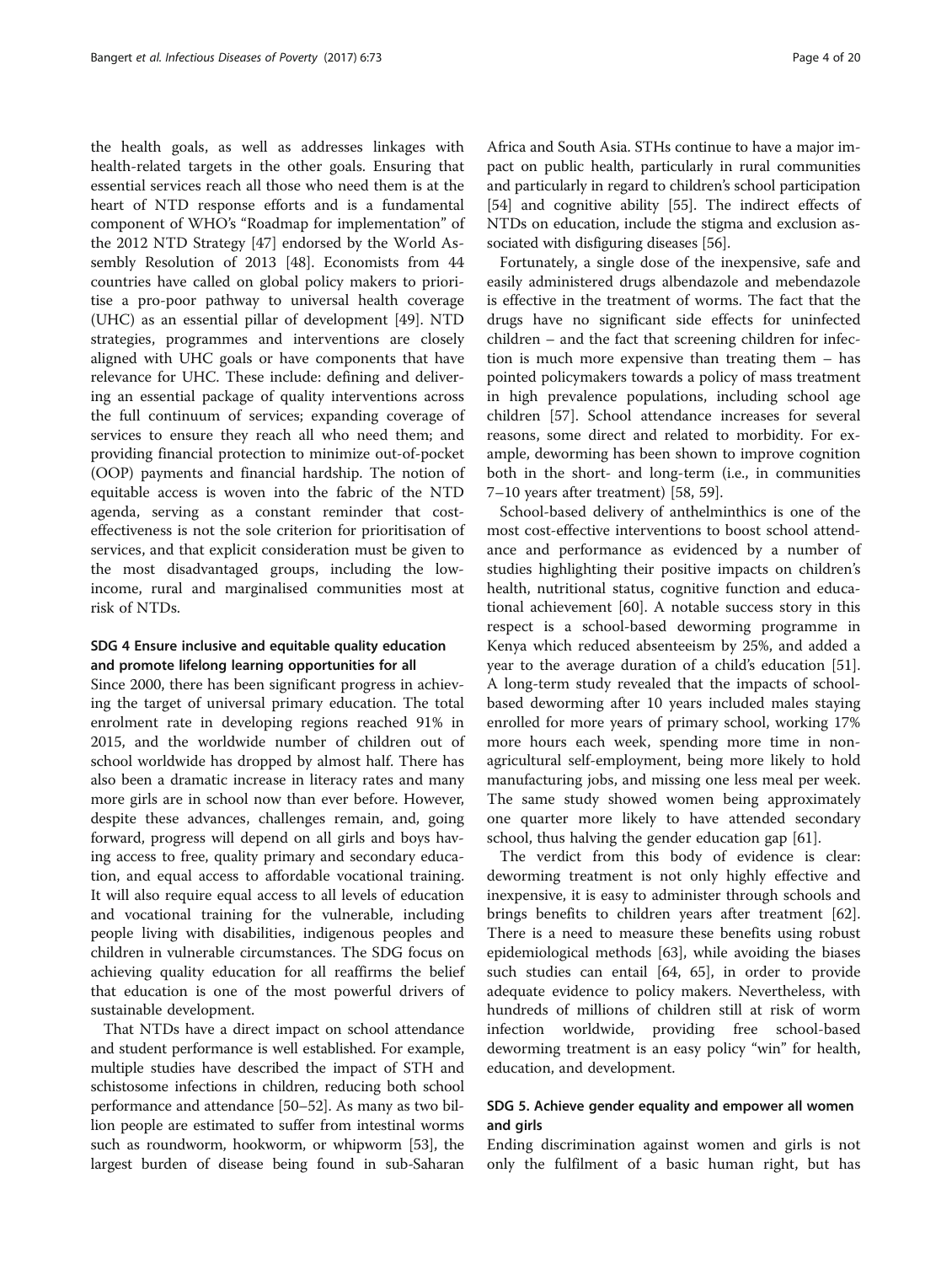implications for all SDG development areas. The last 15 years have seen some progress. For example, more girls are now in school compared to the year 2000, and most regions have reached gender parity in primary education. Women now make up to 41% of paid workers outside of agriculture, compared to 35% in 1990. The SDGs aim to build on these achievements to ensure that there is an end to discrimination against women and girls everywhere. The areas of focus are: access to paid employment; unequal treatment of women in the labour market; sexual violence and exploitation; harmful traditional practices such as child, early and forced marriage and female genital mutilation; ensuring universal access to sexual and reproductive health; affording women equal rights to economic resources such as land and property; and encouraging women leaders across all regions to strengthen policies and legislation for greater gender equality.

While NTDs impose a heavy burden on both sexes, there has been increasing recognition of the disproportionate impact of some NTDs on the health of girls and women [\[66\]](#page-17-0). Schistosomiasis is a matter of particular concern. Whether or not women are more exposed to schistosomiasis infection than men is unclear, evidence having been presented on both sides of the argument. On the one hand Huang and co-workers pointed out that the social and occupational roles may place men at an increased risk of acquiring certain NTDs, including schistosomiasis [[67](#page-17-0)]. Whilst McDonald and co-workers found that gendered division of household tasks means that women and girls are usually in charge of washing clothes and collecting water and thus more exposed to contaminated water, and therefore schistosomiasis and other water-borne infections [[68](#page-17-0)]. However, there can be little debate regarding the impact of schistosomiasis infection on pregnant women, with urogenital schistosomiasis [[69](#page-17-0), [70\]](#page-17-0) being a common gynaecologic condition among African women [[71\]](#page-17-0), a significant cause of pregnancy complications [\[66, 72](#page-17-0), [73](#page-17-0)] with an increased risk of HIV transmission in women due to the presence of genital lesions [\[74, 75](#page-17-0)]. Pregnant women also suffer from hookworm-associated anaemia and dengue in pregnancy [\[76](#page-17-0), [77\]](#page-17-0). More recently, the impact of Zika virus causing congenital birth defects, including microcephaly and other neurological sequelae and Guillain-Barré syndrome has emerged [\[78](#page-17-0)]. While Zika is not yet formally recognized as an NTD, it has already being discussed in that framework [[79\]](#page-17-0). Women are also susceptible to mother-to-child transmission of Chagas disease [\[80\]](#page-17-0), among other conditions [\[81](#page-17-0)]. There is also some evidence that co-infection with Plasmodium falciparum and helminths affect predominantly school-age children and pregnant women. These groups, which have the highest risk of anaemia, would benefit from an integrated approach to malaria and helminth control [[82](#page-17-0)].

Finally, women's disproportionate poverty, illiteracy, lack of education, land ownership and political voice act as barriers to health-seeking, and may increase their exposure to NTDs and their sequelae [\[68](#page-17-0)]. In this context, the empowerment of women becomes a crucial aspect of the fight against NTDs, and interventions focused on NTD control and elimination offer important opportunities for improving the health and rights of girls and women in the populations affected [\[66\]](#page-17-0).

With regard to specific NTD interventions, it has been demonstrated that treatment of women for hookworm in the second and third trimester increases infant survival in hookworm endemic areas [\[83](#page-17-0)]. One study, examining the association between anthelminthic treatment with the drug albendazole and maternal anaemia, birth weight, and infant mortality, revealed that women given albendazole in the second trimester had a lower rate of severe anaemia during the third trimester. Birth weight of infants of women who had received two doses of albendazole rose by 59 g, and infant mortality at 6 months fell by 41%. Thus, it appears that antenatal anthelminthic treatment is effective at reducing maternal anaemia and improving birth weight and infant survival in hookworm-endemic regions. In addition praziquantel used in schistosomiasis MDA can also be safely used in pregnancy thereby improving anaemia status of infected women [[83\]](#page-17-0).

There is also some evidence of proportionately greater benefit for women of MDA. For example, coverage surveys from 37 countries, showed a gender ratio slightly in favour of women (between 0.96 and 1.17) [\[84\]](#page-17-0), an observation confirmed by data from Uganda [\[85\]](#page-17-0). Qualitative data collected from district health workers, community leaders, community medicine distributors and community members suggested that socio-behavioural and structural barriers to treatment access may be present for both genders. However, where Community Directed Distribution (CDD) was introduced, an increasing number of women attended meetings, spoke out and were then selected as community implementers. Over time, women also became more outspoken, participated more actively, and demanded to be assigned responsibilities. Community-based organizations, including women's groups, became more involved in the process. For instance, in one Nigerian site, the market women's association now plays an active role in community health activities [[86](#page-17-0)]. Many community members have also reported that women were more committed, persuasive and more patient than men in the distribution of ivermectin [\[87\]](#page-17-0).

#### SDG 6 Ensure access to water and sanitation for all

Progress on water and sanitation has been remarkable over recent decades, with an estimated 2.1 billion people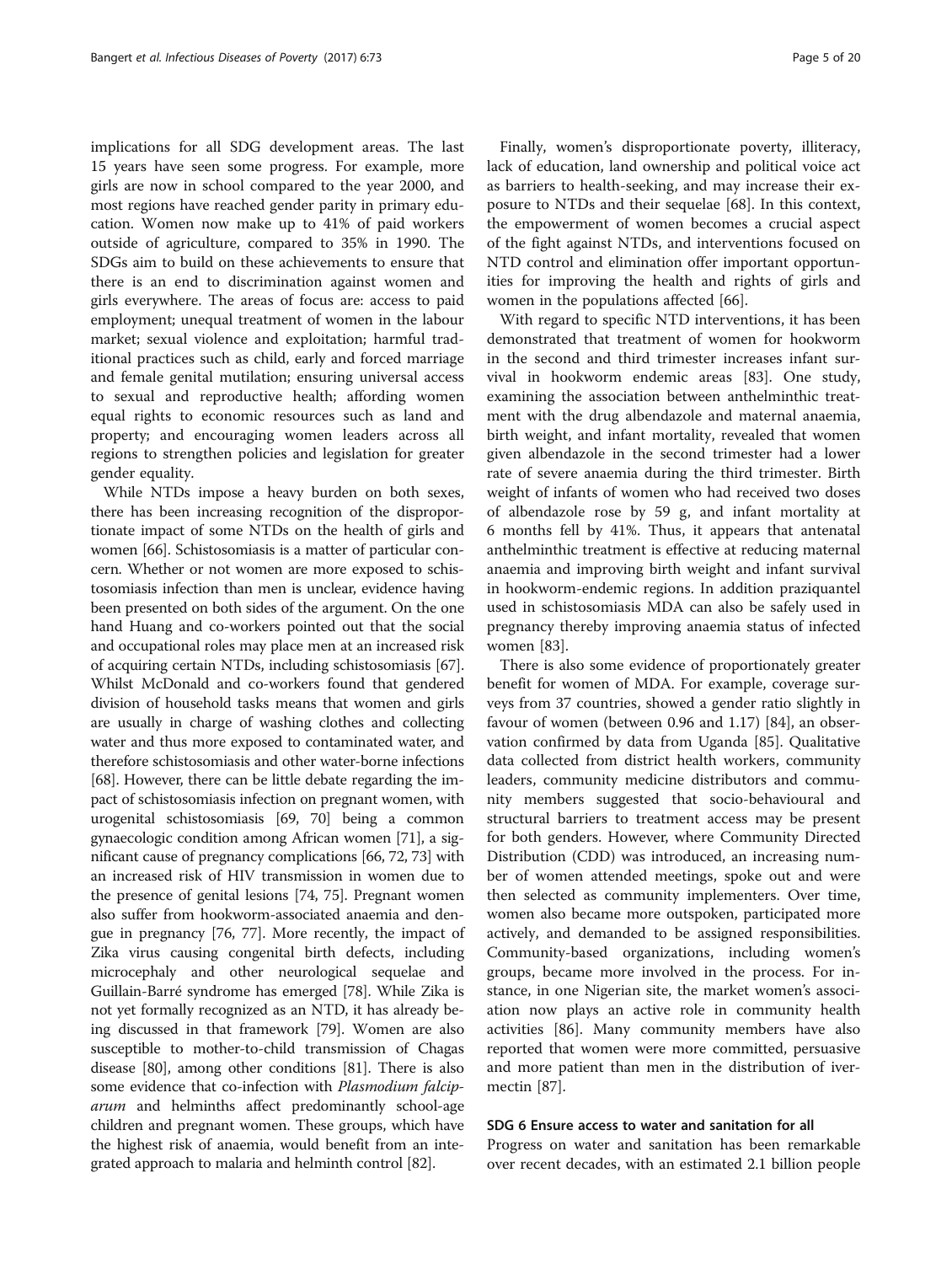gaining access to an improved water source since 1990. According to the most recent data, nearly 90% of the global population has access to an improved water source, which means water that is either piped into a dwelling, plot or yard, obtained from a public tap, or well, or collected from a protected spring or rainwater [\[88\]](#page-17-0). Unfortunately, this still means that around 633 million people do not have access to an improved drinking water source, while access does not mean that the water being collected is necessarily clean. A recent literature review reported that in 38% of 191 studies, over a quarter of samples from improved sources contained faecal contamination [[89](#page-17-0)]. Meanwhile, an estimated 40% of people around the world are affected by water scarcity, a number that is projected to increase with the rise of average global temperatures. Progress on sanitation has been even less impressive, with 36% of the world's population, or nearly 2.5 billion people, lacking access to improved sanitation facilities putting them at risk of enteric diseases including dysentery, cholera, typhoid, schistosomiasis, and intestinal worms. [\[88\]](#page-17-0)

Ensuring universal access to safe, reliable and affordable drinking water by 2030 requires investment in infrastructure to support the provision of sanitation facilities, and investments in efforts to support behavioural change, discouraging, in particular, the widespread practice of open defecation. It will also require protecting and restoring water-related ecosystems such as forests, mountains, wetlands. Greater international cooperation is also needed to encourage water efficiency and support of treatment technologies in developing countries [\[90](#page-17-0)].

NTD programmes and initiatives have a privileged role to play in achieving those goals because of the prime importance of water and intermediate hosts in the lifecycle of many pathogens. NTDs thrive where water and sanitation are inadequate. For example, water contaminated with faeces and urine can contain worm eggs that contaminate surface water and lead to transmission of schistosomiasis. These can come from the faeces and urine of human and reservoir hosts, such as cows and buffalos, making it important to protect freshwater from animals and their waste. Poorly-constructed latrines facilitate the breeding of Culex mosquitoes, causing great nuisance as well as being efficient vectors of lymphatic filariasis and some viruses [[91](#page-17-0)]. Replacement of pit latrines with modern toilets would contribute to a reduction in nuisance biting and transmission reduction [[92\]](#page-17-0). Similarly, Aedes aegypti, the major vector of arboviruses, could be reduced by environmental management. This urban species breeds in many small uncontaminated water bodies [[93\]](#page-17-0). In many cases where piped water is lacking or unreliable, water-storage containers become major larval habitats for Ae. aegypti and Ae. albopictus mosquitoes which transmit dengue, Zika, yellow fever and chikungunya viruses to humans.

Meanwhile, access to clean water is essential for tackling some diseases. For example, trachoma, a leading cause of preventable blindness, is caused by a bacterial (Chlamydia trachomatis) infection transmitted through contact with eye-seeking flies (Musca sorbens, a fly closely associated with breeding in human faeces), dirty fingers and fomites. Facial cleanliness and environmental improvement are primary prevention components of WHO's SAFE strategy for trachoma elimination [[94](#page-17-0)], requiring clean water for face washing to remove eye discharges. Unfortunately, the people affected by NTDs are often stigmatized and can be excluded from accessing water and sanitation facilities, increasing their risk of poverty and severe illness [\[56](#page-16-0)].

Water, sanitation and hygiene (WASH) interventions are essential components in preventing many NTDs, as attested by individual studies, reports and systematic reviews. The work of the Guinea Worm Eradication Programme's (GWEP) in assisting in the provision of increased access to safe water through provision of bore holes and protected wells is notable in this regard. [[95](#page-17-0)] Other studies conclude the development and management of water resources is vital in schistosomiasis control [\[96\]](#page-17-0) and that individual household latrines are associated with lower STH infection versus shared sanitation facilities [[97\]](#page-17-0).

Various systematic reviews have been published with findings that include: safe water being associated with significantly reduced chance of Schistosoma infection and access to adequate sanitation being associated with significantly lower odds of infection with both S. man-soni and S. haematobium [[98\]](#page-17-0); better hygiene in children being associated with lower odds of developing trachoma and access to sanitation being associated with 15% lower odds of active trachoma and 33% lower odds of C. trachomatis infection of the eyes [[99\]](#page-17-0); and WASH access and practices being associated with 33–70% lower odds of STH infection (people who wash their hands after defecating are less than half as likely to be infected as those who did not) [[100](#page-17-0)].

Reflecting the cross-sectoral nature of the WASH challenge, and the fact that the WASH component of the NTD strategy has not received attention in line with its importance, in August 2015 the WHO launched a global strategy and action plan to integrate WASH with other public health interventions [\[101\]](#page-17-0). The expectation is that a more integrated approach to NTDs and WASH efforts will increase efficiencies and enhance sustainability. It will also ensure that investments in WASH reach those most in need. Achieving universal access to WASH requires a focus on the poorest and hardest to reach, the same groups most affected by NTDs. However, the target date for the WHO NTD roadmap is 2020, 10 years earlier than WASH, (the WASH sector is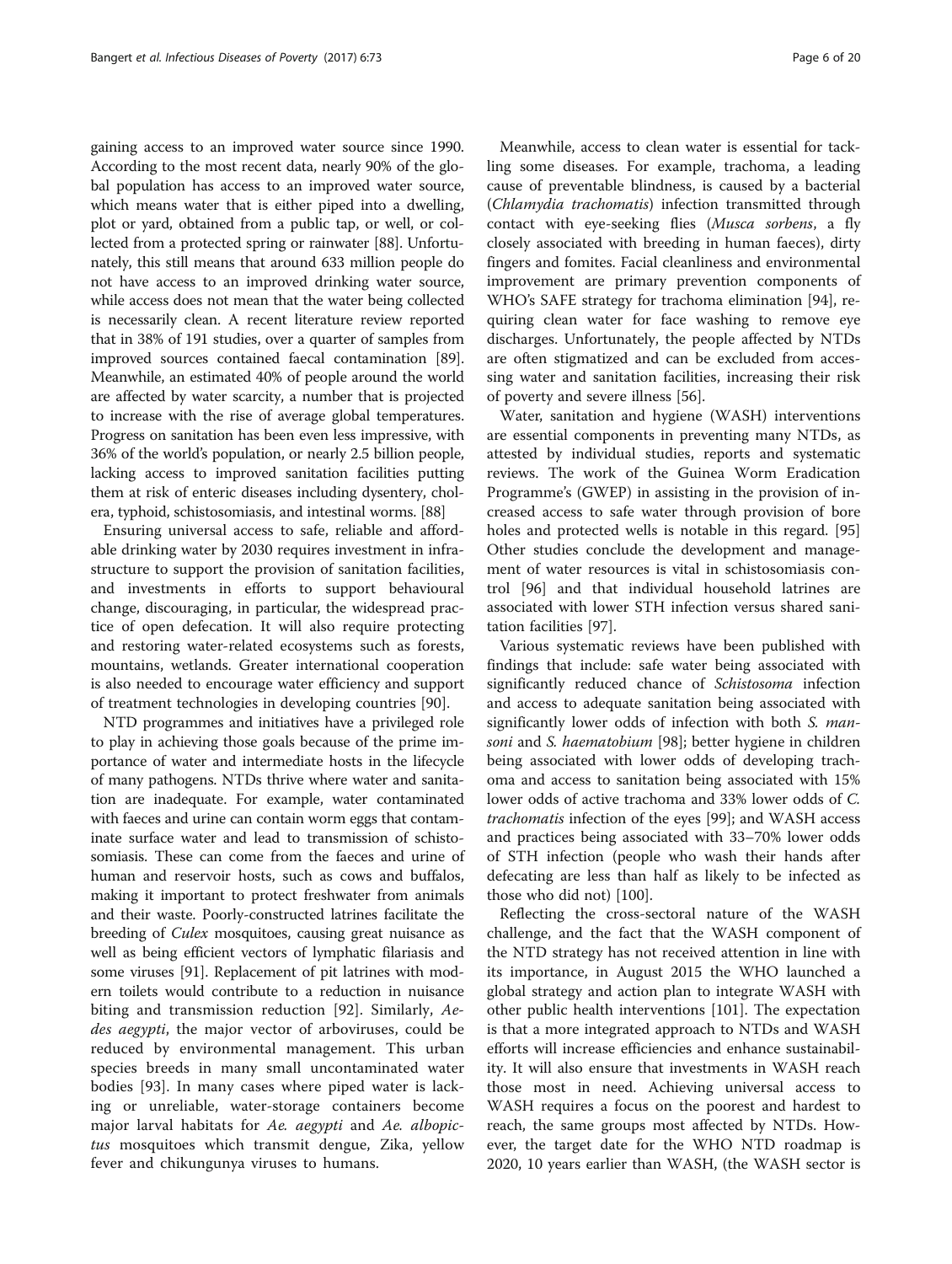focused on the SDG target of universal access to basic WASH in communities, schools and healthcare facilities by 2030). Integration may thus add impetus to the need for progress on the WASH agenda for the most vulnerable. Only the achievement of the WASH targets will ensure that sustained reduction of transmission of those NTDs associated with water and sanitation will be achieved. Thus, progress on certain NTDs can also serve as a proxy for equity and effective targeting of WASH programmes. The joint strategy has the potential to make an important contribution to global efforts to achieve the SDGs, most notably in regard to the achievement of UHC whilst addressing some of the key determinants of human health.

# SDG 7. Ensure access to affordable, reliable, sustainable and modern energy for all

According to the United Nation's Development Programme the number of people with access to electricity increased by 1.7 billion between 1990 and 2010. While this represents an impressive advance in development, since it is based almost exclusively on fossil fuels it will increase greenhouse gas emissions, and has the potential to exacerbate climate change. Thus the 2030 Agenda calls for a switch towards renewable energy such as solar, wind and thermal, and for the adoption of costeffective standards for a wider range of technologies. Expanding infrastructure and upgrading technology to provide clean energy sources in all developing countries is seen as a crucial goal that can both encourage growth and help the environment.

In certain areas there is a significant degree of alignment between NTD and sustainable energy agendas. For example, a move towards clean energy technologies such as biogas systems, which produce methane from human and animal waste, has the potential to provide immediate benefits for the control of NTDs. This was borne out by an assessment of the parasitic disease and energy benefits of biogas systems in Sichuan Province, China, where the burning of effluent not only generated energy in a sustainable way, but also inactivated the schistosomiasis eggs contained within [[102](#page-17-0)]. This highlights ways in which the public health sector can leverage the proliferation of rural energy projects as a part of infectious disease control.

Sustainable energy strategies that integrate rural energy needs and sanitation offer considerable promise for the long-term control of parasitic diseases, while simultaneously reducing energy costs and improving quality of life. Government policies can enhance the financial viability of such strategies by introducing fiscal incentives for joint sanitation/sustainable energy projects, along with their associated public outreach and education programs. [\[103](#page-17-0)] Meanwhile, zoonotic NTD control programmes can contribute to such projects by targeting those communities where the returns from biofuel generation are expected to be largest and in ensuring safe access to reliable sources of biomass.

It can also be argued that efforts to mitigate the impact of NTDs enhances the feasibility and sustainability of hydroelectricity projects. For example, it has been shown that the construction of large dams has led to increases in human schistosomiasis in China, Cote d'Ivoire, Egypt, Ethiopia, Senegal [[104](#page-17-0)], and Sudan, amongst others [\[105](#page-17-0)–[107\]](#page-17-0). Dam spillways are known to serve as breeding sites for blackflies [\[108\]](#page-17-0), and the construction of dams can lead to complex changes in habitat, which in addition to movement of non-immune populations and snails into the area can lead to transmission hotspots [[109\]](#page-17-0). Evidence for beneficial intersectoral collaboration includes a study examining the impact of dam construction in Senegal and Mali, which showed the beneficial impact of control of water-related NTDs, including control of snails and mosquitoes [[109](#page-17-0)]. When initiating sustainable energy infrastructure, the existence of good control interventions for NTDs can ensure that the negative impact on health caused by NTDs will be mitigated.

## SDG 8. Promote inclusive and sustainable economic growth, employment and decent work for all

Over the past 25 years, the number of workers living in extreme poverty has declined steeply, despite the aftershocks of the 2008–2009 financial and economic crisis. However, sluggish global economic growth, widening economic inequalities and employment that is not expanding fast enough to keep up with the growing labour force are significant sources of concern. According to the International Labour Organization, more than 204 million people were unemployed in 2015. The SDGs aim to encourage sustained economic growth by achieving higher levels of productivity and through technological innovation. Promoting policies that encourage entrepreneurship and job creation are key to economic growth, as are effective measures to eradicate forced labour, slavery and human trafficking. With these targets in mind, the goal is to achieve full and productive employment, and rewarding work, for all women and men by 2030.

The economic effect of NTDs, taken together with the social and psychological burden they impose is enormous [[110, 111](#page-18-0)]. The financial and economic costs of treatment and control of NTDs are generally underestimated because of the tendency to focus on the costs to the health care system itself, and in particular the costs faced by government-funded health facilities. Other costs relate to lost productivity [[112](#page-18-0)]. A study of tea pickers in Bangladesh living with three worm infections (Ascaris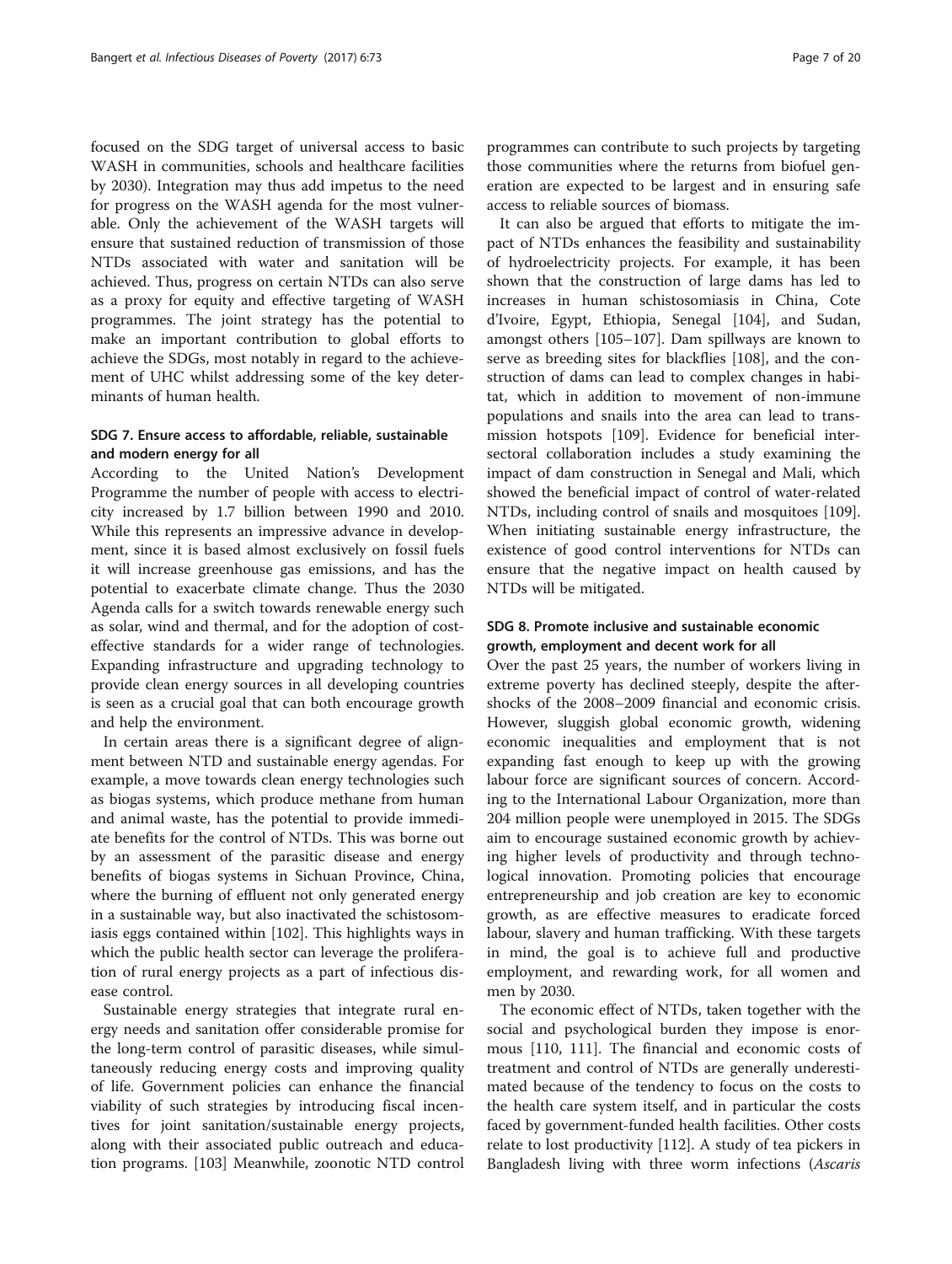lumbricoides, Trichuris trichiura, and hookworms), showed a negative association between the intensity of helminth infections (eggs and faeces) and productivity [[113\]](#page-18-0). Losses can also accrue because of households and businesses adapting their activities in response to the NTD burden. So-called coping strategies can lead to decreased savings and investment, lost capital and purchasing power, and inefficient labour substitution [\[114\]](#page-18-0).

Clearly, a healthy workforce is critical for economic development. The disabilities, disfigurement and debilitating effects, including mental health impacts [\[27,](#page-16-0) [115](#page-18-0)], of NTDs, as well as secondary impacts such as exclusion and prejudice, prevent adults from working, providing for their families and contributing to the economic development of their countries. As noted in regard to SDG 1, at the household level, this can trap generations in a cycle of increased medical costs, poverty and disease; at the macro level it results in significant economic losses for countries. Evidence for this includes a study of lymphatic filariasis in India which showed that every year \$842 million are lost due to treatment costs and reduced working time, equivalent to \$2 per person resident in endemic areas [\[116\]](#page-18-0). The global economic burden of rabies is about \$8.6 billion dollars lost [\[117](#page-18-0)], while the economic burden of dengue in the Americas is \$2.1 billion dollars lost. [[118\]](#page-18-0) NTD programmes can have a significant impact on individuals' employment prospects, and by extension, national productivity. Evidence for this includes a study conducted in the southern USA which estimated that childhood treatment for hookworm increased future wages by approximately 40% [\[119\]](#page-18-0), and the above-mentioned study covering the long-term impact of deworming in Kenya, which showed that future earnings are up to 29% higher for children targeted by the campaign, while hours worked increased by 12% and work days lost to illness decreased by a third. A study undertaken in Egypt, showed that workers with schistosomiasis increased productivity if they could access early detection and treatment [[120\]](#page-18-0). Thus, interventions to control NTDs promise significant economic pay-offs outside the health sector in agricultural productivity and educational benefit, and should be considered as investments in human capital and poverty reduction [[121](#page-18-0)]. A recent study has estimated that the impact of MDA during the past 13 years prevented or cured 96 million cases of lymphatic filariasis, despite 36 million cases of hydrocoele and lymphoedema remaining [[122\]](#page-18-0). However, the economic benefits estimated to have accrued during the first 8 years of the programme exceeded \$24 billion. A 2016 study on health gains from NTD programmes has estimated if targets are met for nine NTDs, 600 million Disability Adjusted Life Years (DALYs) would be averted, which can be extrapolated to 2030, due largely to the decline in morbidity of NTDs treated by preventive chemotherapy [\[123\]](#page-18-0). However, this figure does not include gains in subtle morbidities through improved cognitive development and mental health and the analysis was restricted to only nine NTDs. This suggests that overall gains in DALYs from all NTD programmes would be substantially greater than the 600 million DALY figure, thereby having a significant impact on economic growth of affected communities.

#### SDG 9. Build resilient infrastructure, promote sustainable industrialization and foster innovation

Sustained investment in infrastructure and innovation are crucial drivers of economic growth and development. SDG 9 targets the development of quality, reliable, sustainable and resilient infrastructure, including regional and trans-border infrastructure, to support economic development and human well-being, with a focus on affordable and equitable access for all. Key to achieving this will be significantly raising industry's share of employment and Gross Domestic Product (GDP), in line with national circumstances, an overall target that includes doubling the share of industry in the employment and GDP of the least developed countries.

The drive to end NTDs has made a considerable contribution to logistics infrastructure generally and particularly at the community level. MDA has required the development of, and investment in, supply chains, including transport and storage infrastructure and the clinics ensuring the availability of donated medicines [[86,](#page-17-0) [124\]](#page-18-0). The "Supply Chain Forum", a landmark private and public partnership consortium, has ensured that endemic countries are able to efficiently request and receive supplies for NTD interventions. This includes the development of a tool to streamline supply chain management, the creation of a dedicated DHL control tower to facilitate clearance through customs and statistical tools to forecast demand [[125](#page-18-0)]. NTD programmes and initiatives have also enhanced the capacity of laboratories to diagnose diseases [\[126](#page-18-0)], conduct independent clinical research [\[127\]](#page-18-0) and has led to the construction of roads, markets, schools and clinics [[128\]](#page-18-0).

Health R&D encompasses the WHO strategy for research and innovation in health and aims to develop technologies (medicines, diagnostics, medical devices, vaccines, etc.) for diseases, including the NTDs, that disproportionately affect developing countries [[129\]](#page-18-0). The Visceral Leishmaniasis Global R&D and Access Initiative, for example, addresses some of the critical R&D gaps in order to provide supporting tools to meet the WHO elimination goals for visceral leishmaniasis (VL). These demonstration projects as part of the aim to end the epidemic of NTDs, can serve as an example of how innovation can be fostered beyond the NTDs.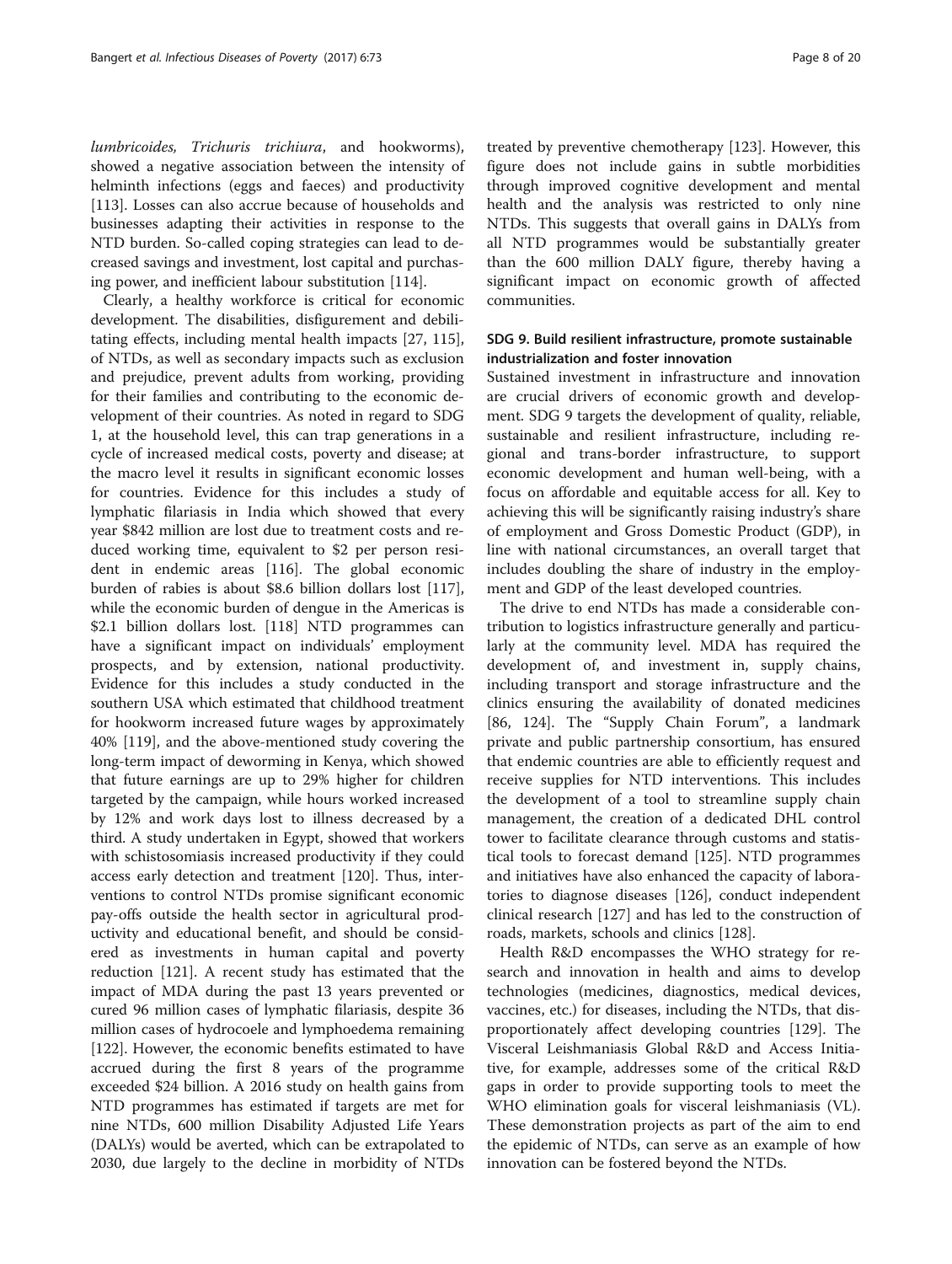In order to address the under-representation of African scientists in global priority setting for research on NTDs, five European foundations (Volkswagen, Gulbenkian, Mérieux, Nuffield and Cariplo foundations) formed the European Foundation Initiative for African Research into Neglected Tropical Diseases (EFINTD) in 2008 [\[130\]](#page-18-0). EFINTD has strengthened research capacity in NTDs by empowering young African researchers who are based in their home countries to perform research on various NTDs [\[131](#page-18-0)] and has created the African Network for NTDs (ARNTD).

#### SDG 10. Reduce inequality within and among countries

Increased global productivity, driven largely by productivity gains in Asia, has contributed to the reduction of global poverty levels. However, inequality persists, and large disparities remain in access to health and education services and other assets. Moreover, while income inequality between countries has been reduced, inequality within countries has risen. There is a growing consensus around the idea that economic growth in itself is not sufficient to reduce poverty, if it does not benefit everyone, and does not involve the economic, social and environmental dimensions of sustainable development. Central to progress in this area (as with health) is the development of a rights-based policy that addresses the needs of disadvantaged and marginalized populations. Specifically, SDG 10 calls for sustained income growth for the bottom 40% of the population at a rate higher than the national average (to be achieved by 2030). This neglected section of society is also most affected by NTDs. In Nigeria, for example, more than 60% of school-aged children revealed inequalities in NTD prevalence across socioeconomic groups, with the poor shouldering the greatest burden [\[132](#page-18-0)]. In Honduras, being in a family from higher socio-economic status was protective against infections by roundworm (Ascaris) and whipworm (Trichuris) [\[133](#page-18-0)]. A study carried out in Nigeria in 2009 found that the prevalence of ascariasis among children ranges from 10% when both parents have at least primary education, to 96% when neither parent does [[134](#page-18-0)]. A 2015 case-control study using asset-based analysis undertaken in Ethiopia found not only that trichiasis cases are more likely to occur in poorer households but that people living with trichiasis were less likely to participate in economically productive activities regardless of visual impairment and other health problems [[135\]](#page-18-0).

Ending NTDs would contribute to reducing these inequalities and move closer to achieving the targets of SDG 10. At the same time, SDG 10 also calls for efforts to empower and promote the social, economic and political inclusion of all, irrespective of age, sex, disability, race, ethnicity, origin, religion or economic or other status. Here, too, NTD programmes and initiatives have an important part to play in reducing discrimination and the exclusion and stigmatisation of those living with NTDs.

# SDG 11. Make cities inclusive, safe, resilient and sustainable

Over half of the world's population now live in urban areas, and by 2050, it is expected that cities will accommodate 6.5 billion people, two-thirds of humanity. The growth of cities in the developing world, driven in part by increasing rural to urban migration, has led to the astonishing development of mega-cities. In 1990, there were ten mega-cities with 10 million inhabitants or more. In 2014, there were 28 mega cities, home to 453 million people. Given the strains already apparent in urban centres, it is clear that sustainable development cannot be achieved without massively transforming the way we build and manage urban spaces. To make such cities safe and sustainable will require access to safe and affordable housing, which will in turn require upgrading slum settlements. It will also involve investment in mass transport systems, the creation of green spaces, and urban planning and management that is both participatory and inclusive.

Often thought of as a concern solely for remote rural areas, several NTDs are rooted in the urban environment. This is partly because of the conditions in which the urban poor often live and partly because of the affinity for urban areas of certain NTD vectors. The recent Zika outbreak was a wake-up call to the world, emphasizing the necessity to improve the control of vectorborne diseases, particularly in urban settings, which remain vulnerable to the transmission of Aedes-borne diseases. Ae. aegypti, which transmits dengue, Zika, chikungunya, and yellow fever, thrive in towns and cities throughout the tropics and sub-tropics. Urban environments provide ideal larval habitats for this mosquito including water storage containers, tyres, guttering, and the plethora of plastic containers discarded as waste. For diseases, such as leishmaniasis, normally associated with rural environments, transmission in urban and periurban settings has been reported in Brazil [\[136\]](#page-18-0), Sudan (Khartoum) and in Burkina Faso (Ougadougou) and in Europe [\[137\]](#page-18-0) leading to an outbreak in a major European capital (Madrid) [[138](#page-18-0)]. Movement of people and mosquitoes will also increase the risk of establishing NTDs in cities previously not affected. The 2013 outbreak of chikungunya in the Caribbean, for example, led to a seven-fold increase of imported infections to Spanish cities where the vector was present, thereby posing a threat of autochthonous transmission [[139](#page-18-0)].

The global incidence of dengue has increased dramatically in recent decades, partly as a result of urban growth, with the result that roughly half of the world's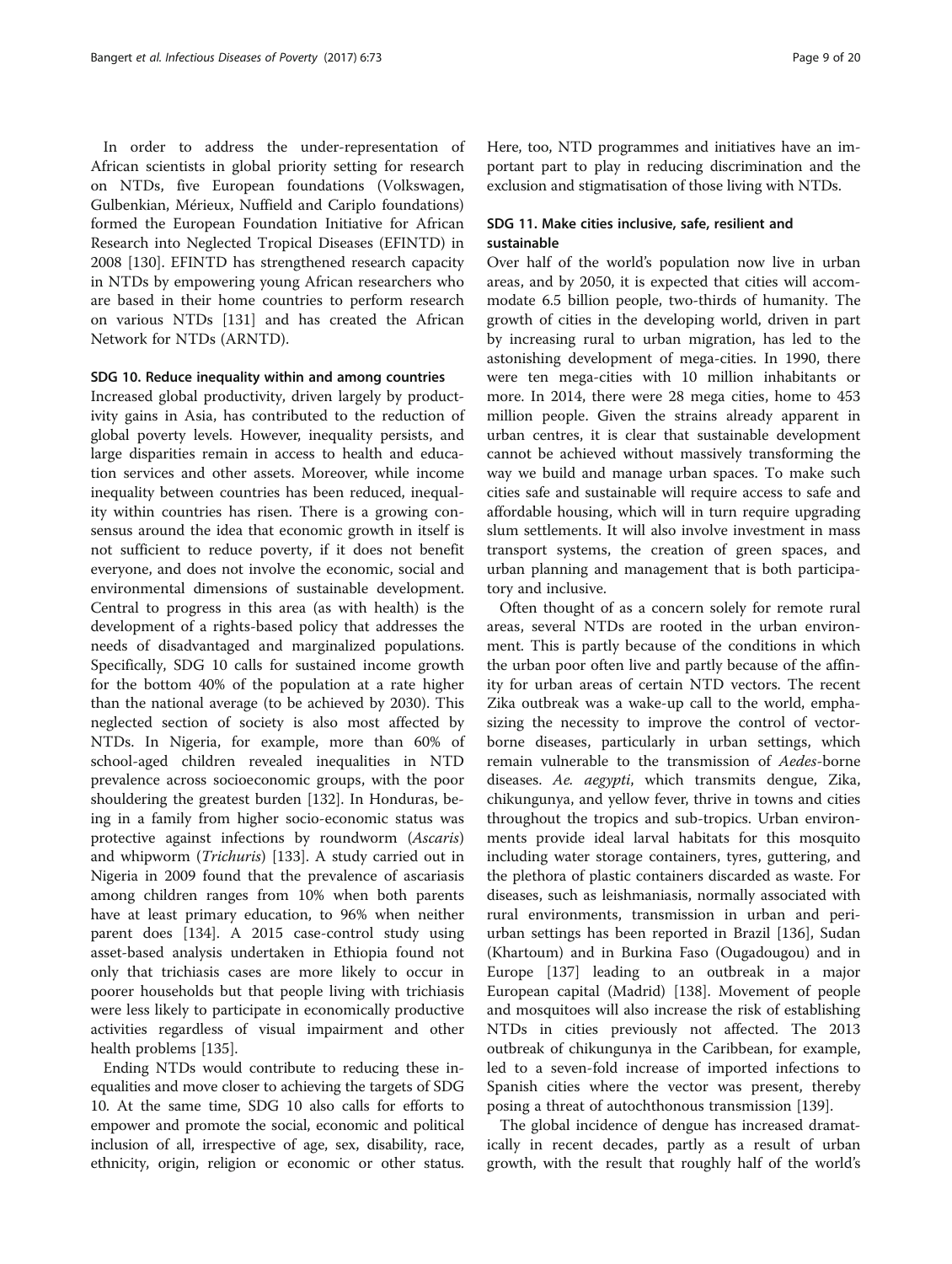population is now at risk of infection [\[140](#page-18-0)]. Dengue thrives in urban slums, as indicated by a study based on community-based surveillance in a slum in Salvador, Brazil which found 22% of febrile patients with evidence of dengue infection. The study also suggested that socioeconomic development could potentially mitigate risk factors for both dengue and non-dengue febrile cases, and found that residential proximity to a health care facility was associated with improved case detection [\[141](#page-18-0)].

WHO guidelines on preventing or reducing dengue virus transmission focus on control of the mosquito vectors or interruption of human–vector contact. Activities to control transmission are directed at removing the habitats of the immature larval stages in the household and immediate vicinity, as well as other settings where human–vector contact occurs (e.g., schools, hospitals and workplaces), unless there is sound evidence that Ae. albopictus or other mosquito species are the local vectors of dengue. The provision of reliable piped water, which prevents people having to store water and creates potential larval habitats, and efficient domestic waste management, will lead to fewer larval habitats for Ae. aegypti and house screening would help reduce the transmission of Aedes-borne diseases. More emphasis is being given to community-based vector control strategies that include environmental management [\[142\]](#page-18-0).

The triatomine bug, a vector for Chagas disease, is another cause of concern as it is associated with poor housing in urban areas [\[143](#page-18-0)]. This despite, previous successes in the Southern Cone countries of the Americas in controlling domestic transmission of Chagas' diseases by Triatoma infestans by indoor residual spraying in urban settings [\[144, 145\]](#page-18-0). The control of Chagas' disease was based on insecticide spraying to eliminate household infestation. Because of the focus on domestic transmission, there has been a tendency to neglect peri-domestic transmission. Housing improvement, to reduce the number of sites within houses where vectors can live and breed (cracks in walls, poor roofing materials, behind pictures) is also a key part of Chagas disease control, usually as a part of integrated approaches that combine spraying, environmental organization and improvement, health education and community mobilization. As with so many NTD-related endeavours, community participation and ownership is crucial [[146\]](#page-18-0).

Aedes-borne diseases like dengue, Zika, yellow fever and chikungunya, and Chagas control initiatives and targets are closely aligned with the targets set out in SDG 11. The effective prevention of NTDs addresses many of the social factors that produce unequal health outcomes among slum residents, in addition to improving sanitation through integrated NTD-WASH interventions. Environmental health, in particular, recognising the need to control vectors should be incorporated into future planning within cities. In Spain, for example, an unusual urban outbreak of leishmaniasis was attributed to a conversion of agricultural land to urban parkland, which may have brought a wild transmission cycle into contact with people [[138\]](#page-18-0), and could have been prevented if vector borne diseases were considered during the planning stage.

#### SDG 12. Ensure sustainable consumption and production patterns

Achieving economic growth and sustainable development will require a change in the way we produce and consume goods and resources. The efficient management of shared natural resources, and sustainable management of waste disposal, including toxic waste, are core targets for SDG 12. Halving per capita global food waste at the retailer and consumer levels, for example, will create more efficient production and supply chains, by reducing food losses along production and supply chains, including post-harvest losses. In future, efforts will also focus on encouraging industries, businesses and consumers to recycle and reduce waste.

Of the eleven specific targets for SDG 12, NTD efforts have a specific bearing on target 4 which calls for the achievement, by 2020, of environmentally sound management of chemicals and all wastes throughout their life cycle, in accordance with agreed international frameworks, and significantly reduce their release to air, water and soil in order to minimize their adverse impacts on human health and the environment. Efforts to end NTDs align with this target in two important ways, the first being the responsible production, use and disposal of pesticides.

Insecticide resistance arising from overreliance on specific insecticides used in long-lasting insecticidal nets and in many indoor residual spraying programmes, is a major cause of concern for NTD and malaria programmes [[147](#page-18-0)–[149](#page-18-0)]. WHO's work in this area focuses on the WHO Pesticide Evaluation Scheme (WHOPES), a cross-cutting programme based in the Vector Ecology and Management Unit of the Department of Control of NTDs, which supports United Nations agencies and WHO programmes, and assists Member States with vector control programme implementation [[150](#page-18-0)]. In 1997 WHOPES established the Global Collaboration for the Development of Pesticides for Public Health (GCDPP) in response to the need to stimulate the development of alternative insecticides and application technologies [[150\]](#page-18-0). GCDPP meetings bring together major stakeholders in pesticide product development and the sound management of pesticides, to discuss and strengthen collaboration on critical vector control issues.

Efforts to end NTDs also align with target 4 in relation to waste disposal, focusing on the sustainable production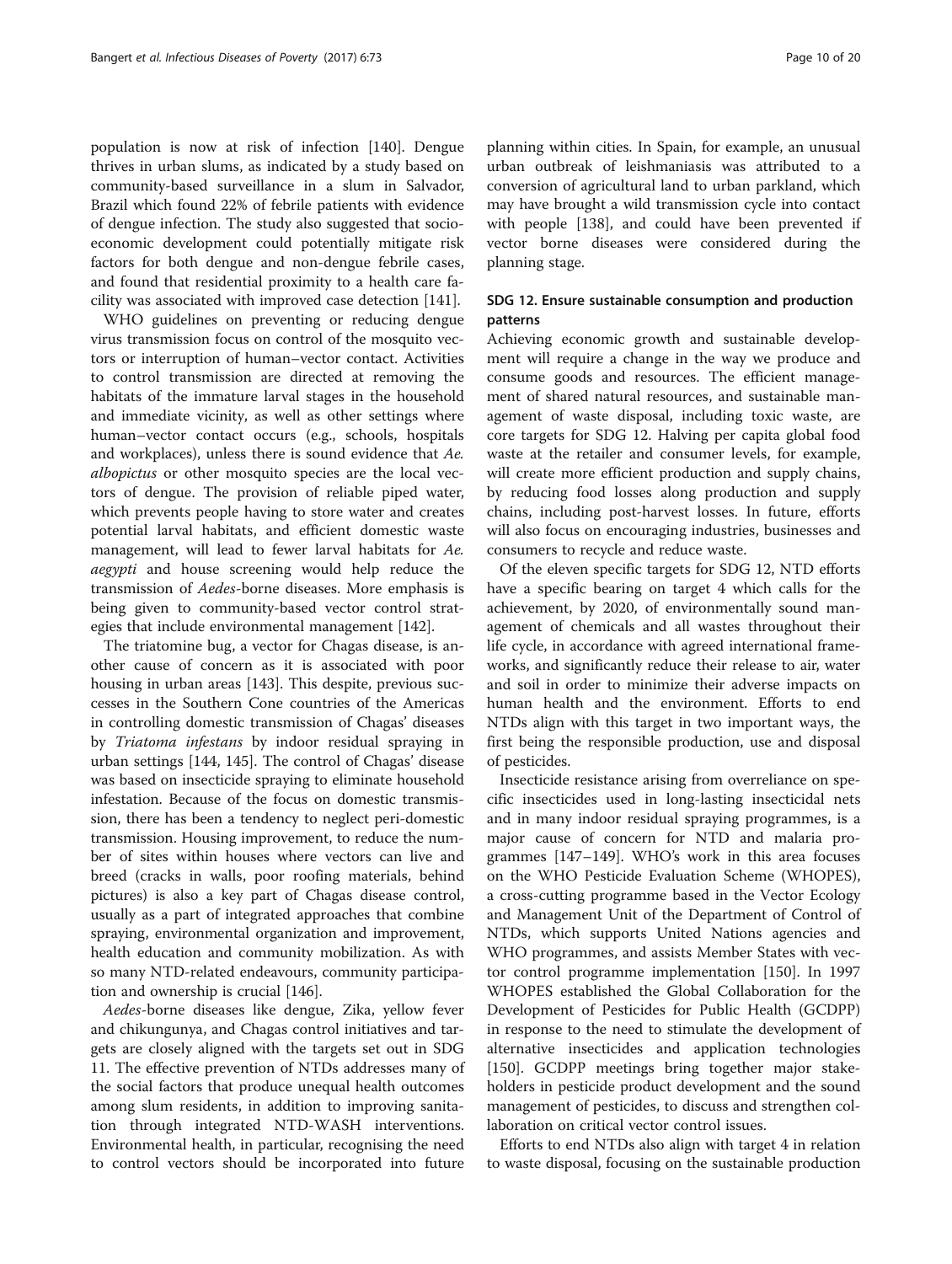and recycling of rubber tyres, plastic bottles and other containers as a part of vector control efforts designed to halt the global spread of Aedes mosquitos [[151](#page-18-0), [152](#page-18-0)]. Ae. aegypti proliferates in purposely-filled household containers such as those used for domestic water storage and for decorative plants, but also in a multiplicity of rain-filled habitats – including used tyres, discarded food and beverage containers, blocked gutters and buildings under construction. Typically, the mosquitoes do not fly far, most remaining within 100 m of where they emerged [[153\]](#page-18-0). A study of porcelain and plastic household wastes serving as larval habitats of vectors of Aedes-borne diseases in rural and urban areas around Kolkata, India, found that porcelain and plastic wastes were more productive (i.e., more larvae developed in them) in urban areas compared to rural areas. The risk of dengue epidemics was expected to increase if waste generation continued without appropriate measures being applied to limit the addition of such waste to the environment. The study suggested that increase use of biodegradable containers might reduce the problem of waste and mosquito production [[154\]](#page-18-0).

#### SDG 13. Take urgent action to combat climate change and its impacts

SDG 13 calls for urgent collective action on climate change and its impacts, and focuses on five targets, three of which have particular relevance for NTD programmes. These are: target one, on strengthening the resilience and adaptive capacity to climate-related hazards and natural disasters in all countries; target three on improving education, awareness-raising and human and institutional capacity on climate change mitigation, adaptation, impact reduction and early warning; and target five on promoting mechanisms for raising capacity for effective climate change-related planning and management in least developed countries and small island developing States, including focusing on women, youth and local and marginalized communities.

Strengthening the resilience and adaptive capacity to climate-related hazards depends in part on an understanding of the links between climate change and the epidemiology of certain NTDs. The fact that climate change is happening and is likely to expand the geographical distribution of several vector borne infections is well established [\[155](#page-18-0)]. The spread of malaria is, of course, a major concern, but in the context of the NTDs, attention is focused on the spread of dengue, for which there is increasing evidence of an association between epidemics and temperature, rainfall and relative humidity [\[156\]](#page-18-0). In response to drought, for example, water collection frequently occurs resulting in new breeding habitats for vectors [\[157](#page-18-0)]. This is further exemplified by the northward spread of the Chagas disease

[[158\]](#page-18-0) and leishmaniasis [\[159\]](#page-19-0) vectors in the USA and Europe, respectively. Similarly, mean water temperatures are expected to increase in the south of Europe which will enhance the capacity of snails to overwinter, leading to more schistosomiasis outbreaks as seen in Corsica (France) [[26](#page-16-0)].

The effectiveness of future responses to these diseases requires an understanding of the changing dynamics of the pathogen, host (human and/or reservoir animal) and vector as well as the environmental dynamics which result from climate change. Each species responds to environmental changes differently, and in order to predict the movement of disease through ecosystems, we have to rely on expertise from the fields of veterinary, medical, and public health in line with the One Health strategy [[160\]](#page-19-0). Modelling and surveillance of human and vector behaviour can also help us better understand the environmental and climatic factors driving diseases and help counteract potential impacts [\[161](#page-19-0), [162\]](#page-19-0).

Target three, focuses on awareness and education; NTD programmes raise awareness and increase knowledge among populations, public health practitioners, and policy makers about vector-transmitted infections and their relationship to disease which serves as the basis for prevention strategies such as personal protection, improved hygiene and reducing exposure to vectors or intermediate hosts (snails and schistosomiasis/Cyclops and Guinea worm).

# SDG 14. Conserve and sustainably use the oceans, seas and marine resources

Over three billion people depend on marine and coastal biodiversity for their livelihoods. However, decades of overfishing and pollution of the oceans has brought marine environments and fish stocks to the point of collapse. It estimated that 30% of the world's fish stocks are over-exploited, well above a level to produce sustainable yields. Marine pollution, an overwhelming majority of which comes from land-based sources, is reaching alarming levels, with an average of 13 000 pieces of plastic litter to be found on every square kilometre of ocean. Oceans are also changing as a result of greenhouse gas emissions driven by industrialisation as they absorb about 30% of the carbon dioxide produced by humans and hence are becoming increasingly acid. There has been a 26% rise in ocean acidification since the beginning of the industrial revolution. Similarly important and at-risk are fresh-water bodies, which provide the equivalent of all dietary animal protein for 158 million people, particularly in poor and undernourished populations [\[163\]](#page-19-0). The Sustainable Development Goals create a framework to sustainably manage and protect marine and coastal ecosystems from land-based pollution, as well as address the impacts of ocean acidification.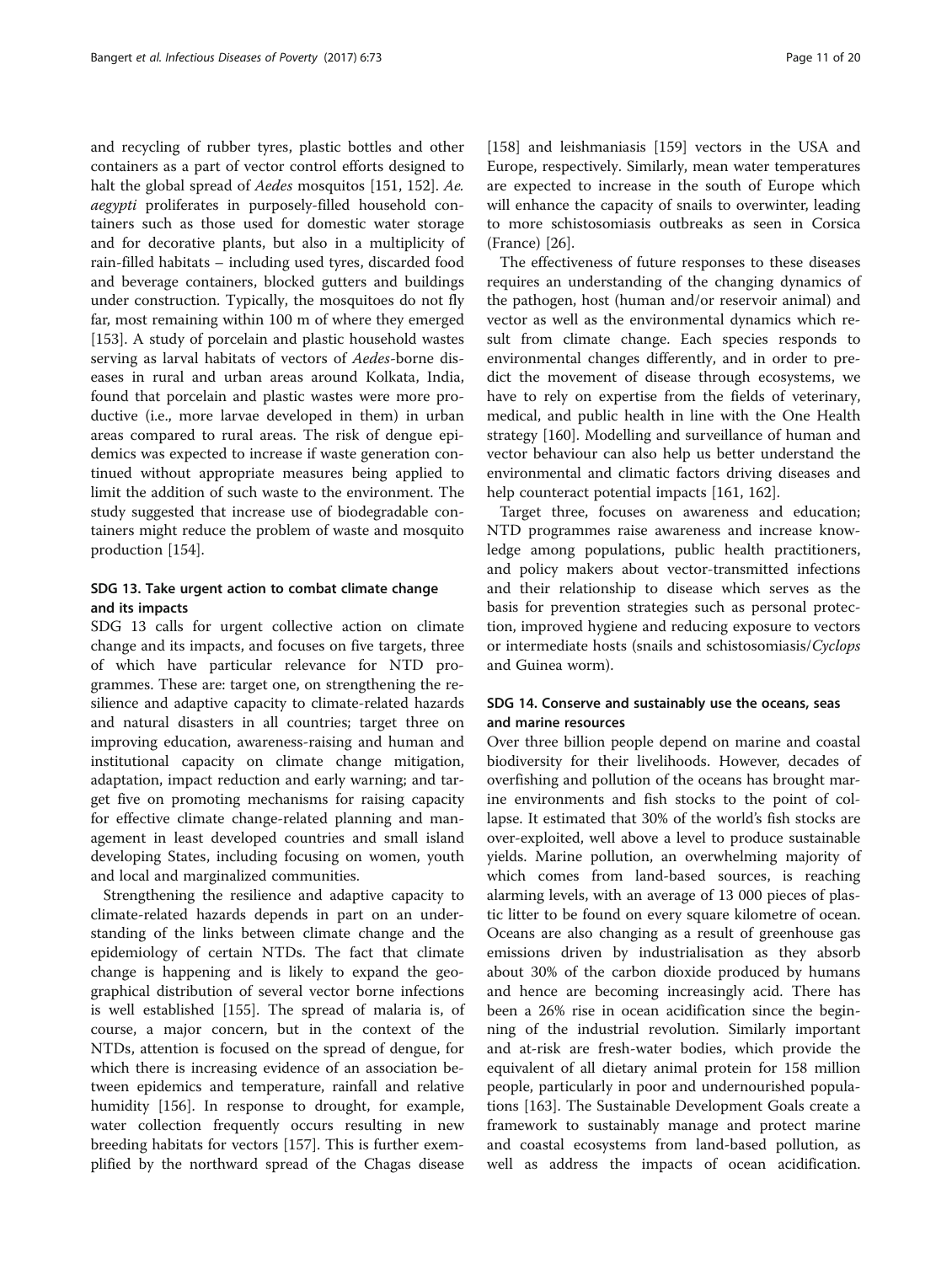Enhancing conservation and the sustainable use of ocean-based resources through international law will also help mitigate some of the challenges facing our oceans.

In addition to water pollution and overfishing, fresh water fish populations can be affected by diseases. Fishborne zoonotic trematodes (FZT) are important emerging and re-emerging pathogens causing liver and intestinal fluke diseases in humans [\[164](#page-19-0)]. It is estimated that 750 million people worldwide are at risk of infection [[165\]](#page-19-0) with more than 46 million people infected [\[166](#page-19-0)]. Parasitic infection also impacts fish, resulting in reduced fitness, which impacts on the food web and therefore also on the entire marine ecosystem [[167\]](#page-19-0). Trematode parasite larvae in water bodies, which use snails as their intermediate host, infect and mature within fish or crustacea. Humans are then infected when they eat these fish either raw, inadequately cooked, dried, salted or pickled, and re-introduce these parasites into the water via faeces [[168](#page-19-0)].

As such, NTD interventions will have an impact on several trematode diseases. Where human faeces are disposed of directly into water (sometimes to feed fish stocks), treatment of infected individuals can help break the cycle of transmission and improve the health of fish populations and safety of small-scale fish production [[169, 170\]](#page-19-0). Secondly, education and provision of Water Sanitation and Hygiene (WASH) coverage, part of the joint WASH-NTD strategy, would prevent open defecation and reduce infections [[101\]](#page-17-0).

Even though the impact of FZT on aquatic ecosystems is limited in comparison to pollution and overfishing, addressing the burden of NTDs will also contribute to achieving some of SDG14 targets.

# SDG 15. Sustainably manage forests, combat desertification, halt and reverse land degradation, halt biodiversity loss

In a list of extremely broad and ambitious goals, SDG 15 is one of the broadest and most ambitious, addressing the colossal challenges such as land degradation and biodiversity loss. The specific references to forest management, and the issue of desertification offers some scope for focus. The impacts of NTDs, and NTD responses on these targets is particular rather than general, but they are nevertheless significant, notably with regard to reducing the impact of invasive parasites and pests on ecosystems [\[171\]](#page-19-0).

One of the key drivers of the NTD epidemic in recent years is the expansion of industrial-scale plantations – monocultures- that are actively managed for the commercial production of commodities from lumber to latex. The unprecedented expansion in global trade in recent decades [[172](#page-19-0)] has encouraged the expansion of

rubber plantations in South East Asia which provide ideal habitats for the mosquito vectors of malaria, dengue, and chikungunya [\[171](#page-19-0)]. Similarly, illegal logging and other plantation cultures including teak, palm oil, pine forest and eucalyptus have created ideal environment for transmission of vector borne infections [[173](#page-19-0)]. Often tended by migrant workers, frequently non immune groups with no previous exposure to these infections, they also act as repositories for pathogens brought in from outside, most worryingly artemisinin-resistant malaria parasites [\[174\]](#page-19-0). The close proximity of rubber plantations to natural forest also increases the threat from zoonoses, where new vector-borne pathogens spill over from wild animals into humans [[175](#page-19-0)]. Previous reintroduction of zoonotic disease in ecosystems has led to loss of wildlife and even the risk of extinction of some species, such as wild dogs in Africa due to rabies [\[176](#page-19-0)].

There is, therefore, a need to scale up surveillance of vectors and diseases as well as access to health care for plantation workers. Achieving this will require an inter-sectoral approach with strong collaboration between the health sector, the forest industries and local communities. By addressing vector-borne NTDs, particularly in migrant workers, the introduction of alien vectors and arboviruses into these ecosystems can be prevented [[177\]](#page-19-0).

Another area of concern for NTD programmes that has direct relevance for SDG 15 is the degradation of land and soil as a result of unsafe sanitation arrangements and practices such as open defecation. Such degradation is a significant driver of ascariasis, trichuriasis and hookworm disease, all of which are transmitted via soil and other media that are contaminated with excreta containing infective eggs or larvae. Transmission typically takes place near the home, or in a communal area with inadequate sanitation facilities and occurs when infective eggs are ingested, and in the case of hookworm disease, also when infective larvae penetrate the skin [[178\]](#page-19-0). Transmission does not occur from person-to-person or from contact with fresh faeces because it takes time for the parasite to develop. For this reason these nematode infections are considered to be entirely attributable to the environment, and occur because of a lack of excreta management and inadequate hygiene practices [[179\]](#page-19-0).

NTD programme responses have focused on deworming which has been shown to reduce environmental contamination with soil transmitted helminth eggs [[180](#page-19-0)]. However, rapid re-infection occurs in areas where hygiene, access to clean water and sanitation are inadequate [\[181\]](#page-19-0). Therefore, WASH interventions are a vital a component of any response. The community-led total sanitation approach that is a core focus of UNICEF's sanitation work has been successful in several countries,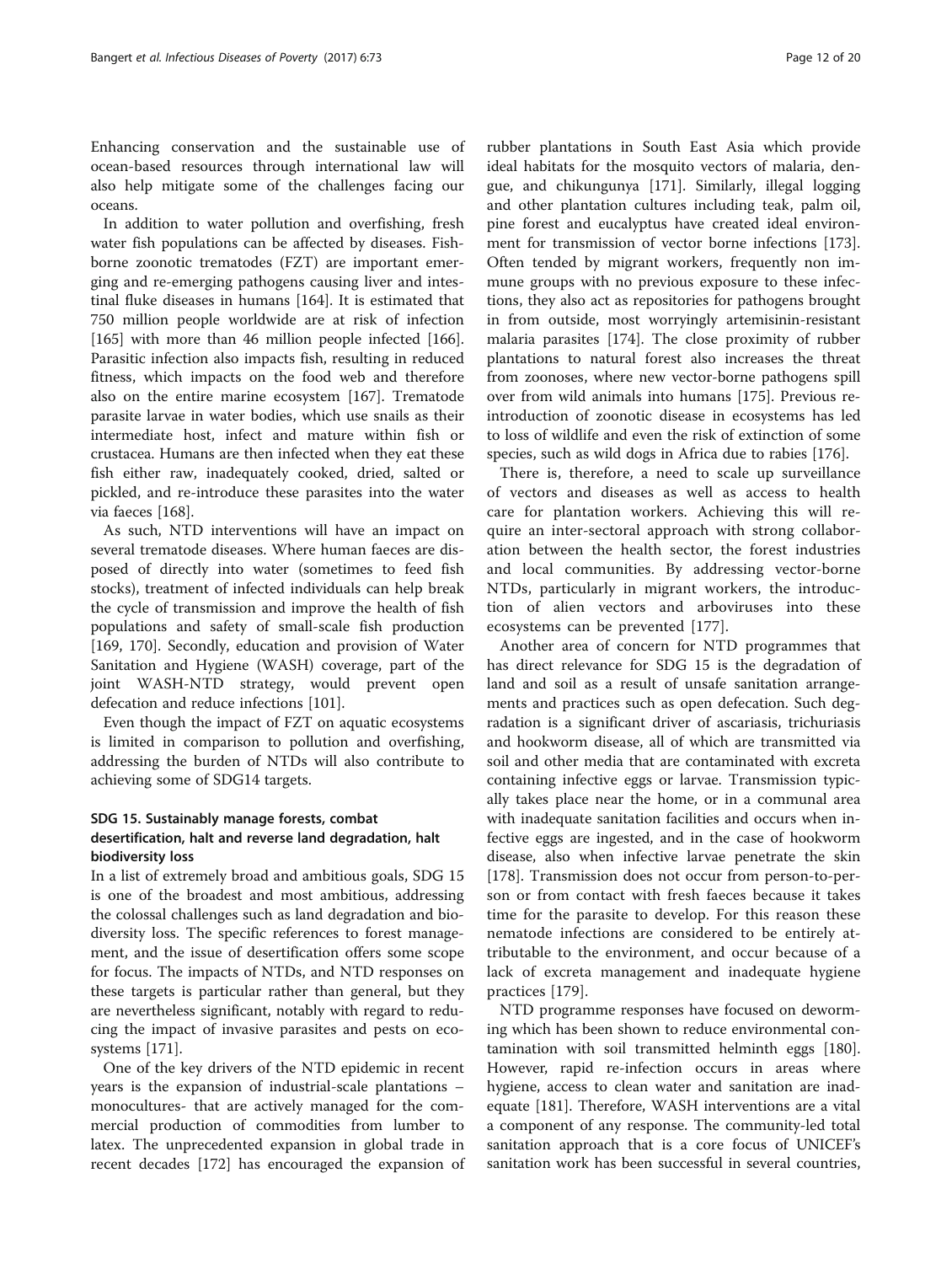notable among them, Ethiopia. A key aspect of the approach is effectively communicating to communities the risks of open defecation. However, behaviour change is not possible without the latrines needed to accommodate it. UNICEF works in conjunction with the Ethiopian government to engage the private sector by marketing sanitation throughout the country. The push to upgrade the country's toilets dates back to 2003 in the Southern Nations Nationalities and Peoples Region (SNNPR) of Ethiopia, where it became compulsory for each household to have and use a latrine. Today, the SNNPR reports 75% access to sanitation, the highest of any region in Ethiopia. In the country, as a whole, access to safe sanitation has risen from 7% in 2000 to 60% today [\[182\]](#page-19-0).

#### SDG 16. Promote just, peaceful and inclusive societies

Ensuring peace, stability, human rights and effective governance based on the rule of law is a prerequisite for sustainable development. SDG 16 aims to significantly reduce all forms of violence, and work with governments and communities to find lasting solutions to conflict and insecurity. Strengthening the rule of law and promoting human rights is key to this process, as is reducing the flow of illicit arms and strengthening the participation of developing countries in the institutions of global governance.

Advocacy for the elimination of NTDs can also promote peace. Importantly, the Guinea worm cease fire negotiated by President Jimmy Carter in South Sudan not only enabled progress in Guinea worm eradication to be maintained, but appeased warring factions, albeit for a short time [\[183](#page-19-0)]. Such peace deals will become more important as countries apply for the certification of the absence of Guinea worm transmission in the remaining countries yet to be certified. However, a major challenge will be to achieve access to areas where there are security problems, such as in Kidal, Mali and West Darfur [[184\]](#page-19-0). Similarly, the effects of conflict on leishmaniasis are well documented, where the current refugee crisis has led to unprecedented number of new cases of the cutaneous form of the disease [\[185](#page-19-0)–[187\]](#page-19-0).

Interventions against NTDs are unlikely to be prioritised in these situations where humanitarian needs are the first concern of agencies involved in the many geopolitical crises. This is notably the case in regard to reducing the fear that drives institutional discrimination against NTD-related disability. People affected by NTDs are frequently the target of social stigmatization. Leprosy is an obvious example [\[188\]](#page-19-0), and has been a major focus of stigma studies in the past. However, there are many other NTDs for which stigma is an important consideration, including onchocerciasis [\[189](#page-19-0)], lymphatic filariasis [\[115](#page-18-0)], Buruli ulcer [[190\]](#page-19-0), leishmaniasis [\[191](#page-19-0)], schistosomiasis [[192](#page-19-0)] and Chagas disease [\[193\]](#page-19-0). The psycho-social aspects of stigmatisation associated with disfiguring NTDs is well documented, but stigma is also an important social determinant of the effectiveness of disease control because of its impact on help-seeking and treatment adherence. Furthermore, it has been shown that stigma influences political commitment to NTD control [[56,](#page-16-0) [194](#page-19-0)].

Efforts to control NTDs include initiatives to encourage social inclusion and may sensitize local populations to risks, reducing fear and stigma that are manifested also by local institutions, in spite of non-discrimination laws. A good example of this was the launching of a powerful and broad-based advertising campaign to change the public image of leprosy by the Sri Lankan Ministry of Health, assisted by international support, in 1990. By portraying leprosy as just another treatable disease, the campaign hoped to encourage people with suspicious lesions to come forward for early diagnosis and cure free of charge. The campaign strongly reduced the stigma attached to leprosy, enabling a shift from reactions of fear and loathing to understanding and compassion, and for those living with disease, a shift from despair to hope for a cure. As a result of this and other interventions, the public health problem of leprosy has been eliminated in Sri Lanka since 1996.

Research suggests that the most effective approach to this issue may be joint interventions rather than initiatives focused on one disease at a time. A systematic review of 52 articles which provided evidence on stigma found that commonalities in the reasons for and nature of the stigma applying to all of the diseases considered suggested that a joint approach to reduce stigmatization might be feasible. The same study suggested that lessons from leprosy and other stigmatizing health conditions can be used to plan such joint approaches [[194](#page-19-0)].

#### SDG 17 Revitalize the global partnership for sustainable development

As noted at the outset, the SDGs can only be realized with a strong commitment to global partnership and cooperation. A successful sustainable development agenda requires partnerships between governments, the private sector and civil society. These inclusive partnerships built upon principles and values, a shared vision, and shared goals that place people and the planet at the centre, are needed at the global, regional, national and local level. SDG 17 calls for urgent action to mobilize, redirect and unlock the transformative power of trillions of dollars of private resources to deliver on sustainable development objectives.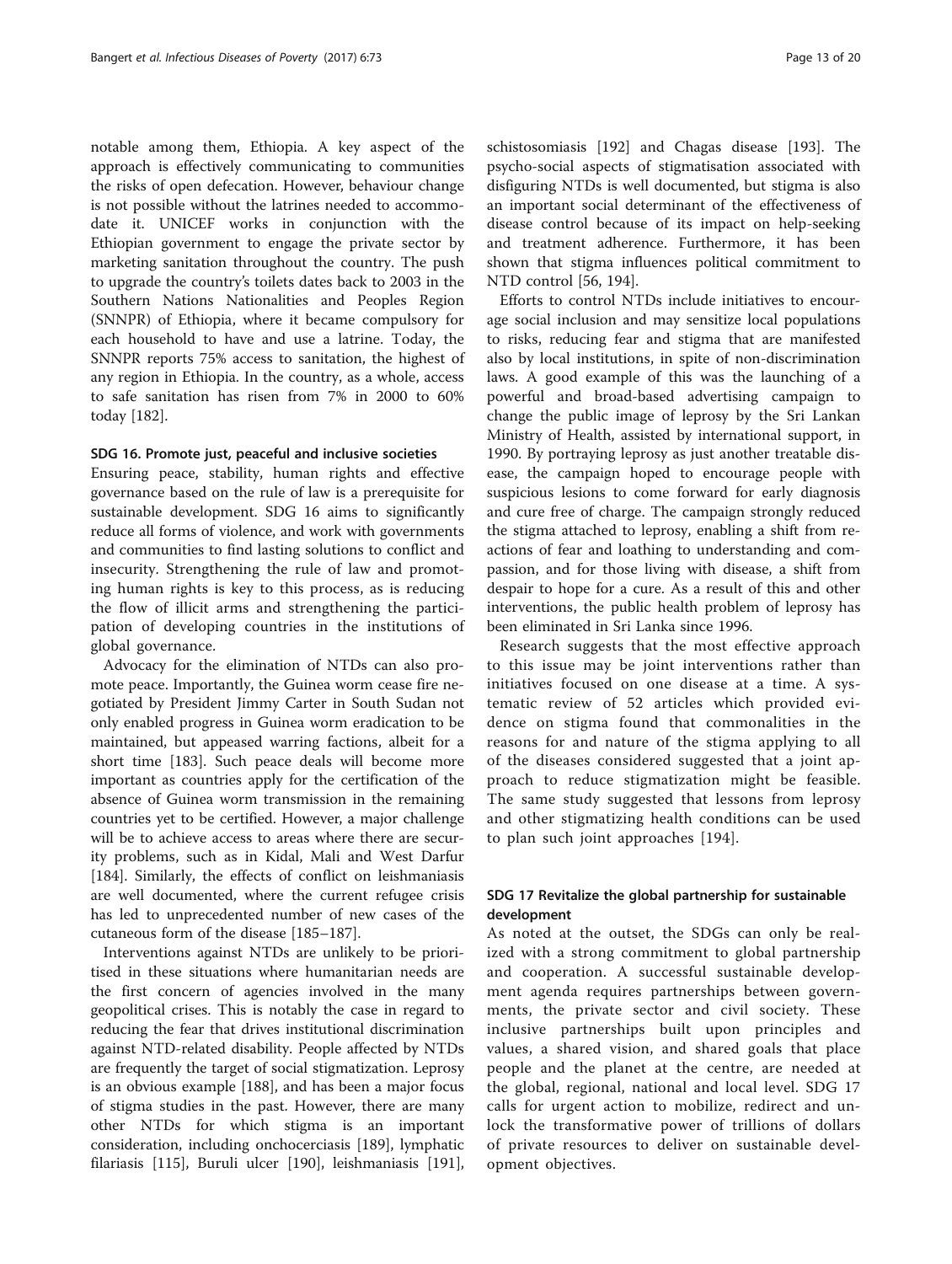The NTD agenda has been characterised by strong global partnerships from the beginning. Under the guidance or leadership of WHO, these have proven key to tackling the diseases effectively and have helped to mobilise resources [\[2](#page-15-0)]. Examples abound [\[195](#page-19-0)], dating back to the early 1990s with the exception of International Federation of Anti-Leprosy Associations (ILEP) which was founded in 1966. Relatively recent additions include the NTD NGDO Network which was established in October 2009, and provides a global forum for nongovernmental development organizations (NGDOs) and a wide range of other partners, and Uniting to Combat NTDs, a collective of invested, interested and dedicated partners, working to fulfil the London Declaration on NTDs (2012).

Such partnerships have brought together a broad range of actors, including governments and other stakeholders in endemic countries, international agencies, pharmaceutical companies, international non-governmental organizations, academia, civil society and UN agencies [[4\]](#page-15-0). Many of these partners have come together as a result of more integrated approaches to prevention and control, which have coalesced around the WHO's Global Plan to combat neglected tropical diseases, 2008 – 2015, and the Roadmap for Implementation.

Inspired by the 2020 Roadmap, a group of high-profile stakeholders including bilateral donors, the World Bank, the Bill and Melinda Gates Foundation, and several pharmaceutical companies, came together under the London Declaration of 2012, pledging to provide the resources necessary for implementation. A cornerstone of the London Declaration is the contribution of donated drugs from pharmaceutical companies. Over 5.5 billion tablets have been donated providing 3.5 billion treatments since the launch of the London Declaration in 2012. In 2014, 1.45 billion treatments were made available to endemic countries, representing a 36% increase since 2011.

Public–private partnerships (PPPs) in NTDs have been key [\[196](#page-19-0)], bringing together NGOs, who, working in partnership with governments, have played a critical role in advocacy, resource mobilisation and implementation. Their technical assistance has helped governments to develop community-based methods of drug distribution, ensuring that 'essential drugs' reach those most in need [[196\]](#page-19-0). PPPs have also been crucial in driving costs down allowing NTDs to be treated in an extremely cost-effective way. It has been estimated that treating one person for all seven major NTDs costs approximately 50 cents per year, which can be even lower in Asian countries [\[197](#page-19-0)–[199](#page-19-0)].

In many ways ending NTDs exemplify the potential of public private partnership and domestic financing. The global effort to control and eliminate NTDs is one of the largest public health initiatives ever. In 2015 alone, pharmaceutical companies donated an estimated 2.4 billion tablets, enough for 1.5 billion treatments to prevent and treat NTDs.

# Conclusions

NTDs and the responses developed for their control or elimination, are woven into the fabric of the 2030 Agenda. In this scoping review we have shown how NTD programmes and initiatives have implications for multiple goals (see Table [1](#page-14-0)). This is true, for example, of preventive chemotherapy, which, as demonstrated here, has a bearing on poverty, hunger, education, employment and equality, to name the SDGs' most directly impacted. The provision of clean water and sanitation as part of integrated WASH responses against NTDs that thrive where these are inadequate, have impact beyond the interruption of disease transmission, and can elevate the quality of life of those affected. We have shown how community-led distribution of medicines to more than 1 billion at-risk people each year can empower women, develop infrastructure and combat discrimination against disability. Interventions to curb mosquito-borne NTDs contribute to the goals of urban sustainability and resilience to climate change, while the safe use of insecticides supports the goal of sustainable ecosystems. Although indirectly, interventions to control water- and animal-related NTDs can facilitate the goals of small-scale fishing and sustainable hydroelectricity and biofuels. It is important to note, however, that not all NTD programs will, or can, engage on all SDGs at all levels. Some of the examples cited will occur in only a small number of communities in a selection of countries.

To measure the progress of the NTD target in the context of the SDG goal, the WHO will be tracking and reporting the number of people requiring interventions against neglected tropical diseases. In addition, the WHO will monitor NTDs in the context of a few targeted SDGs. Most notably, within the health target, the WHO will use NTD indicators to monitor equity towards the goal of Universal Health Coverage. Beyond the health goal, but critical to the NTD agenda, NTDs will be used to track progress on the "Provision of Clean Water", "No Poverty", "Zero Hunger", "Quality Education" and "Sustainable Cities and Communities" targets.

Remarkable progress has already been made towards achieving the end of the epidemic of NTDs even without the financial support seen for other disease interventions. Importantly, the strong political will to address the suffering of the most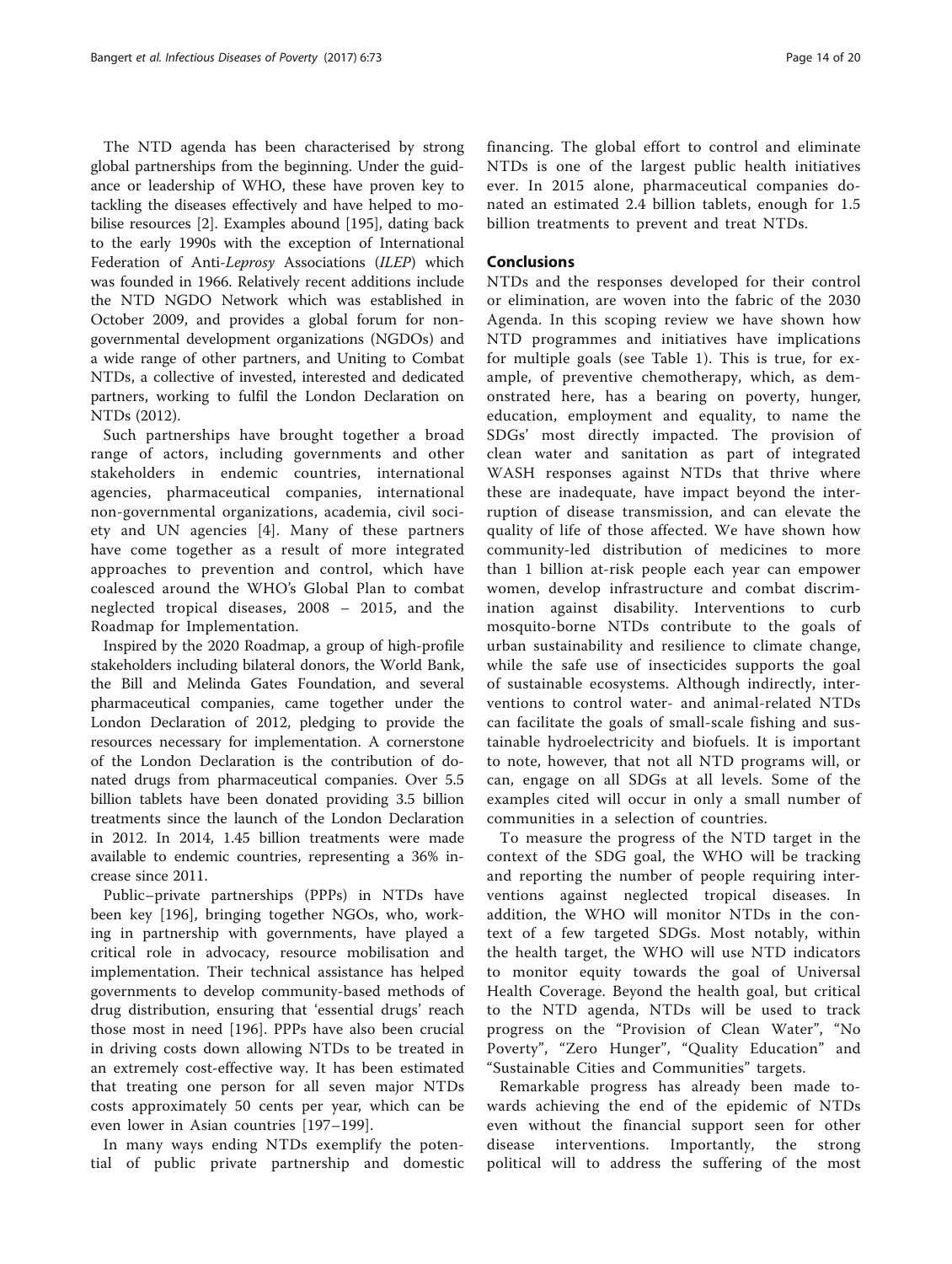<span id="page-14-0"></span>

|  | Table 1 The sustainable development goals, the linkage between SDGs and NTDs and the NTDs referenced |  |  |  |  |  |  |  |
|--|------------------------------------------------------------------------------------------------------|--|--|--|--|--|--|--|
|--|------------------------------------------------------------------------------------------------------|--|--|--|--|--|--|--|

|                                                                                                                 | <b>TWIC</b> THIS BUSINESS OCTOBILIST GOOD, THE IMINOGE DELIVEER DOGS AND TITLS AND THE TITLS TEICHICO                                                                                                                                                                                               |                                                                                                                                       |
|-----------------------------------------------------------------------------------------------------------------|-----------------------------------------------------------------------------------------------------------------------------------------------------------------------------------------------------------------------------------------------------------------------------------------------------|---------------------------------------------------------------------------------------------------------------------------------------|
| <b>SDG</b>                                                                                                      | NTD-SDG linkage                                                                                                                                                                                                                                                                                     | NTDs referenced                                                                                                                       |
| 1 - End poverty in all its<br>forms everywhere.                                                                 | NTDs and the medical poverty trap: Debilitating<br>diseases cause significant economic burden to affected<br>individuals, households and communities. Free of<br>charge and community directed interventions in<br>addition to preventive care can reduce this burden.                              | Dengue, Chikungunya, Lymphatic filariasis,<br>onchocerciasis Leishmaniasis, Buruli Ulcer,<br>Cysticercosis. Trachoma, Schistosomiasis |
| 2 - End hunger, achieve food security<br>and improved nutrition and promote<br>sustainable agriculture.         | Worm infections reduces nutrient uptake in human and<br>animal hosts while infections from other NTDs reduces<br>ability to work. Treating the affected can improve food<br>security and ensure healthy livestock.                                                                                  | STH, schistosomiasis, Chagas, Dracunaliasis,<br>trachoma, lymphatic filariasis, onchocerciasis,<br>HAT, dracunculiasis                |
| 3 - Ensure healthy lives and promote<br>well-being for all                                                      | NTDs affect all aspects of healthy lives. The promotion<br>of Universal Health Coverage as part of NTD<br>interventions ensures well-being beyond the NTDs.                                                                                                                                         | All NTDs                                                                                                                              |
| 4 - Ensure inclusive and equitable quality<br>education and promote lifelong learning<br>opportunities for all. | NTDs can cause stigma and reduce school attendance,<br>performance and cognitive ability. School based<br>programs, including deworming and health education,<br>ensure children can attend school.                                                                                                 | Lymphatic filariasis, cutaneous leishmaniasis,<br>STH, Schistosomiasis,                                                               |
| 5 - Achieve gender equality and<br>empower all women and girls                                                  | NTDs disproportionally impact the health of girls and<br>women. Community directed distribution programs and<br>women's groups as part of drug distribution programs<br>can empower women.                                                                                                          | STH, Zika, Chagas, Schistosomiasis,<br>onchocerciasis, lymphatic filariasis                                                           |
| 6 - Ensure access to water and<br>sanitation for all.                                                           | Water and sanitation play an important role in the<br>lifecycle of most NTDs. The joint WASH-NTD strategy<br>aims to improve access to water and sanitation for the<br>most disadvantaged populations.                                                                                              | STH, Dracunculiasis, Trachoma, Schistosomiasis,<br>Onchocerciasis, Lymphatic filariasis, Dengue,<br>Chikungunya                       |
| 7 - Ensure access to affordable, reliable,<br>sustainable and modern energy for all                             | Construction of dams can serve as breeding sites while<br>biogas material used can be infectious. Impact of dams<br>on water tables can change vector ecology. Vector<br>control and the disinfection of biogas material can<br>leverage the proliferation of rural sustainable energy<br>projects. | Schistosomiasis, Onchocerciasis, Lymphatic<br>filariasis                                                                              |
| 8 - Promote inclusive and sustainable<br>economic growth, employment<br>and decent work for all                 | NTD infections are a large burden to health care system<br>and reduce economic productivity of the workforce.<br>Deworming and sustained vector control ensures<br>limited impact on health care system and a healthy<br>workforce.                                                                 | STH, lymphatic filiarisis, rabies, dengue,<br>hookworm, schistosomiasis,                                                              |
| 9 - Build resilient infrastructure, promote<br>sustainable industrialization and foster<br>innovation           | Interventions to the most neglected populations<br>requires development and investment in supply chains<br>including transport and storage infrastructure as well as<br>clinics for distribution of donated medicines.                                                                              | STH, Dracunculiasis, Trachoma, onchocerciasis,<br>Schistosomiasis, Lymphatic filariasis                                               |
| 10 - Reduce inequality within<br>and among countries.                                                           | Inequalities in disease prevalence across socioeconomic All NTDs<br>groups is a hallmark of NTDs. Interventions aimed at the<br>most disadvantaged and marginalized populations aims<br>to reduce this inequality.                                                                                  |                                                                                                                                       |
| 11 - Make cities inclusive, safe, resilient<br>and sustainable                                                  | Mosquito and other disease vectors have adapted and<br>proliferated in urban environments. Actively removing<br>breeding sites through community based interventions<br>ensures cities are resilient to this threat.                                                                                | Leishmaniasis, Chagas, Dengue, Chikungunya,<br>Zika, Yellow Fever                                                                     |
| 12- Ensure sustainable consumption<br>and production patterns                                                   | Chemicals are frequently used to combat nuisance or<br>disease vector mosquitos. The sustainable use and<br>management of chemicals is ensured through<br>continued pesticide safety and efficacy evaluation.                                                                                       | Dengue, Chikungunya, Zika, Yellow Fever                                                                                               |
| 13 - Take urgent action to combat<br>climate change and its impacts                                             | Vector borne disease epidemics increase with changes<br>in temperature, rainfall and relative humidity. A better<br>understanding of the effect of climate change can be<br>gained through modelling and surveillance of the<br>interaction between NTDs and climate.                               | Dengue, Chikungunya, Zika, Yellow Fever,<br>schistosomiasis, lymphatic filariasis                                                     |
| 14 - Conserve and sustainably use the<br>oceans, seas and marine resources                                      | Clean water bodies are important to maintain food<br>security and good sanitation. NTD interventions can<br>address contaminated water through treatment<br>programs and by providing educational service to<br>affected communities.                                                               | Trematodes                                                                                                                            |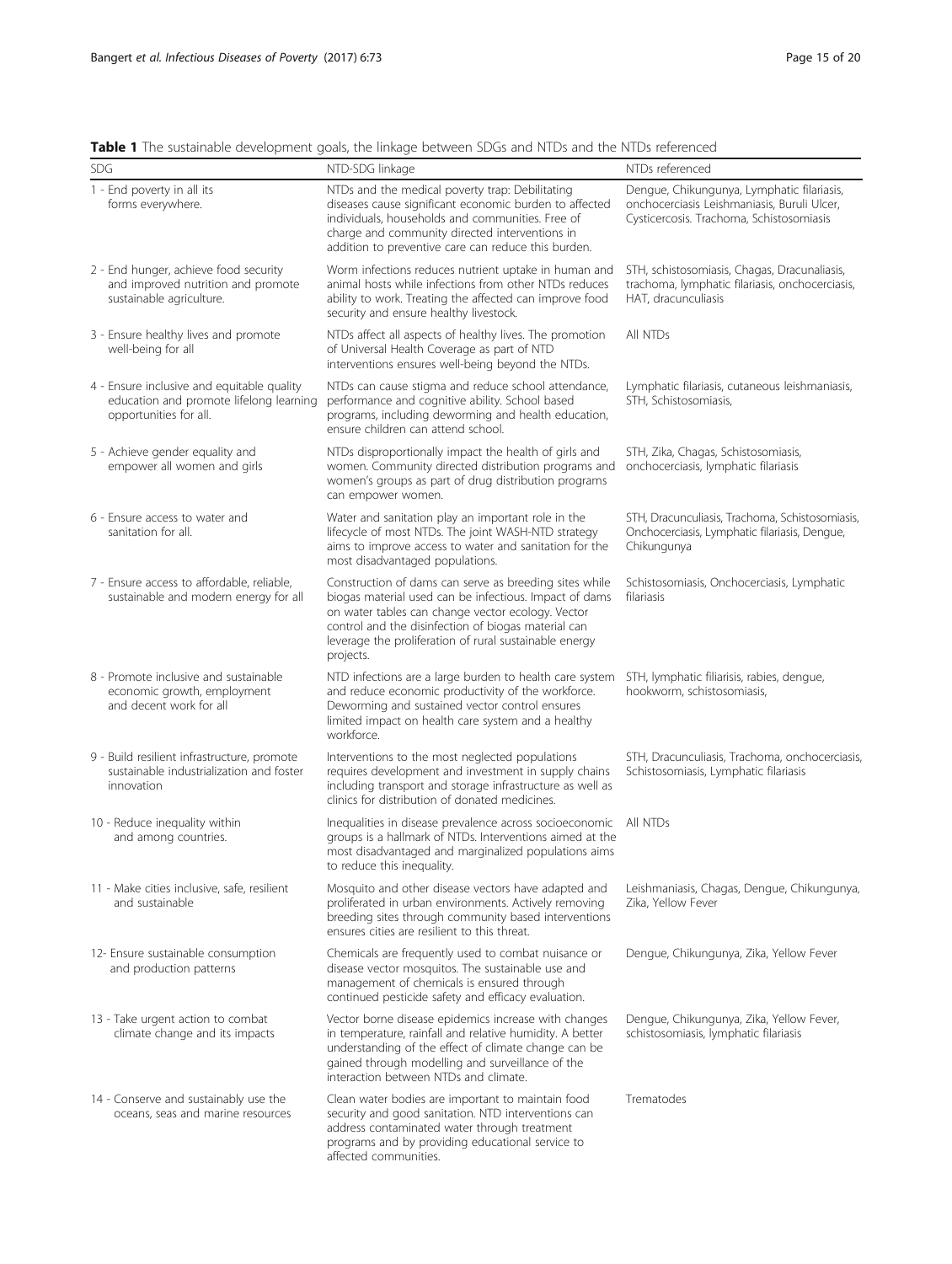<span id="page-15-0"></span>

| Table 1 The sustainable development goals, the linkage between SDGs and NTDs and the NTDs referenced (Continued) |  |
|------------------------------------------------------------------------------------------------------------------|--|
|------------------------------------------------------------------------------------------------------------------|--|

| 15 - Sustainably manage forests, combat<br>desertification, halt and reverse land<br>degradation, halt biodiversity loss | Deforestation leads to the proliferation of vector borne<br>disease affecting people who work or live at interface<br>with forest. Active vector control and providing<br>educational service to affected communities can<br>mitigate the impact of disease vector proliferation. | Dengue, Chikungunya, Zika, Yellow Fever,<br>cutaneous leishmaniasis, loiasis, |
|--------------------------------------------------------------------------------------------------------------------------|-----------------------------------------------------------------------------------------------------------------------------------------------------------------------------------------------------------------------------------------------------------------------------------|-------------------------------------------------------------------------------|
| 16 - Promote just, peaceful and inclusive<br>societies                                                                   | NTD disease epidemics frequently occur during times of Dracunculiasis, leishmaniasis<br>war and crisis. Advocating for interventions to affected<br>populations in times of crisis can be used as a tool to<br>promote peace.                                                     |                                                                               |
| 17 - Revitalize the global partnership<br>for sustainable development                                                    | Public-private partnerships for NTD interventions have<br>been key and effective. Experience gained from working<br>with these partnerships can be used to build on<br>partnerships for other SDG themes.                                                                         | All NTDs                                                                      |

marginalized populations has meant that programs were able to have an impact even during financial crisis and conflicts. The challenges presented by NTDs require the multi-sectoral responses encouraged by the 2030 Agenda. This should remind the NTD community to think differently about the impact their interventions have, and be proactive in working across sectors and disciplines to ensure progress towards sustainable development.

# Additional file

[Additional file 1:](dx.doi.org/10.1186/s40249-017-0288-0) Multilingual abstracts in the five official working languages of the United Nations. (PDF 474 kb)

#### Abbreviations

MDA: Mass drug administration; MDGs: Millennium development goals; NTDs: Neglected tropical diseases; SDGs: Sustainable development goals; STH: Soil-transmitted helminths; WASH: Water, sanitation and hygiene

#### Acknowledgements

We thank the disease specific coordinators at WHO/NTDs for discussions, Gary J Humphries for helping develop the text and Evan Drake for critical feedback.

#### Funding

DHM receives support from GSK and from the Department for International Development supported COUNTDOWN Implementation Research project to the Liverpool School of Tropical Medicine.

#### Availability of data and materials

Not applicable to this article as no datasets were generated or analysed during the current study.

#### Authors' contributions

MB, DHM, SL, CF and DE collected references, wrote and reviewed the manuscripts. All authors read and approved the final manuscript.

#### Competing interests

The authors declare that they have no competing interests.

#### Consent for publication

#### Not applicable.

# Ethics approval and consent to participate

Not applicable.

#### Declarations

The authors alone are responsible for the views expressed in this publication and they do not necessarily represent the decisions or policies of the World Health Organization.

#### Author details

<sup>1</sup>Department of Control of Neglected Tropical Diseases, World Health Organization, 20 Avenue Appia, 1211 Geneva, Switzerland. <sup>2</sup>Department of Parasitology, Liverpool School of Tropical Medicine, Liverpool, UK. 3 Department of Biosciences, Durham University, Durham, UK.

#### Received: 26 December 2016 Accepted: 16 March 2017 Published online: 04 April 2017

#### References

- 1. Boerma JT, World Health Organization. Health in 2015: from MDGS, millennium development goals, to SDGS, sustainable development goals. 2015.
- 2. World Health Organization. Working to overcome the global impact of neglected tropical diseases: first WHO report on neglected tropical diseases. Geneva: Department of Reproductive health and Research, World Health Organization; 2010.
- 3. Fitzpatrick C, Engels D. Leaving no one behind: a neglected tropical disease indicator and tracers for the Sustainable Development Goals. Int Health. 2016;8 Suppl 1:i15–8.
- 4. Molyneux DH. The "Neglected Tropical Diseases": now a brand identity; responsibilities, context and promise. Parasit Vectors. 2012;5:23.
- 5. Engels D. Neglected tropical diseases in the Sustainable Development Goals. Lancet. 2016;387:223–4.
- 6. Molyneux DH, Savioli L, Engels D. Neglected tropical diseases: progress towards addressing the chronic pandemic. Lancet. 2016. doi[:10.1016/](http://dx.doi.org/10.1016/S0140-6736(16)30171-4) [S0140-6736\(16\)30171-4](http://dx.doi.org/10.1016/S0140-6736(16)30171-4).
- 7. Fitzpatrick C, Bangert M, Engels D. Sustainable Development Goals: diseases that neglect no goals. Nature. 2016;535:493.
- 8. Smith J, Taylor EM. What Is Next for NTDs in the Era of the Sustainable Development Goals? PLoS Negl Trop Dis. 2016;10:e0004719.
- 9. Huy R, Wichmann O, Beatty M, Ngan C, Duong S, Margolis HS, et al. Cost of dengue and other febrile illnesses to households in rural Cambodia: a prospective community-based case-control study. BMC Public Health. 2009;9:155.
- 10. Anoopa Sharma D, Bern C, Varghese B, Chowdhury R, Haque R, Ali M, et al. The economic impact of visceral leishmaniasis on households in Bangladesh. Trop Med Int Health TM IH. 2006;11:757–64.
- 11. Uranw S, Meheus F, Baltussen R, Rijal S, Boelaert M. The household costs of visceral leishmaniasis care in south-eastern Nepal. PLoS Negl Trop Dis. 2013;7:e2062.
- 12. Perera M, Whitehead M, Molyneux D, Weerasooriya M, Gunatilleke G. Neglected patients with a neglected disease? A qualitative study of lymphatic filariasis. PLoS Negl Trop Dis. 2007;1:e128.
- 13. Boelaert M, Meheus F, Robays J, Lutumba P. Socio–economic aspects of neglected diseases: sleeping sickness and visceral leishmaniasis. Ann Trop Med Parasitol. 2010;104:535–42.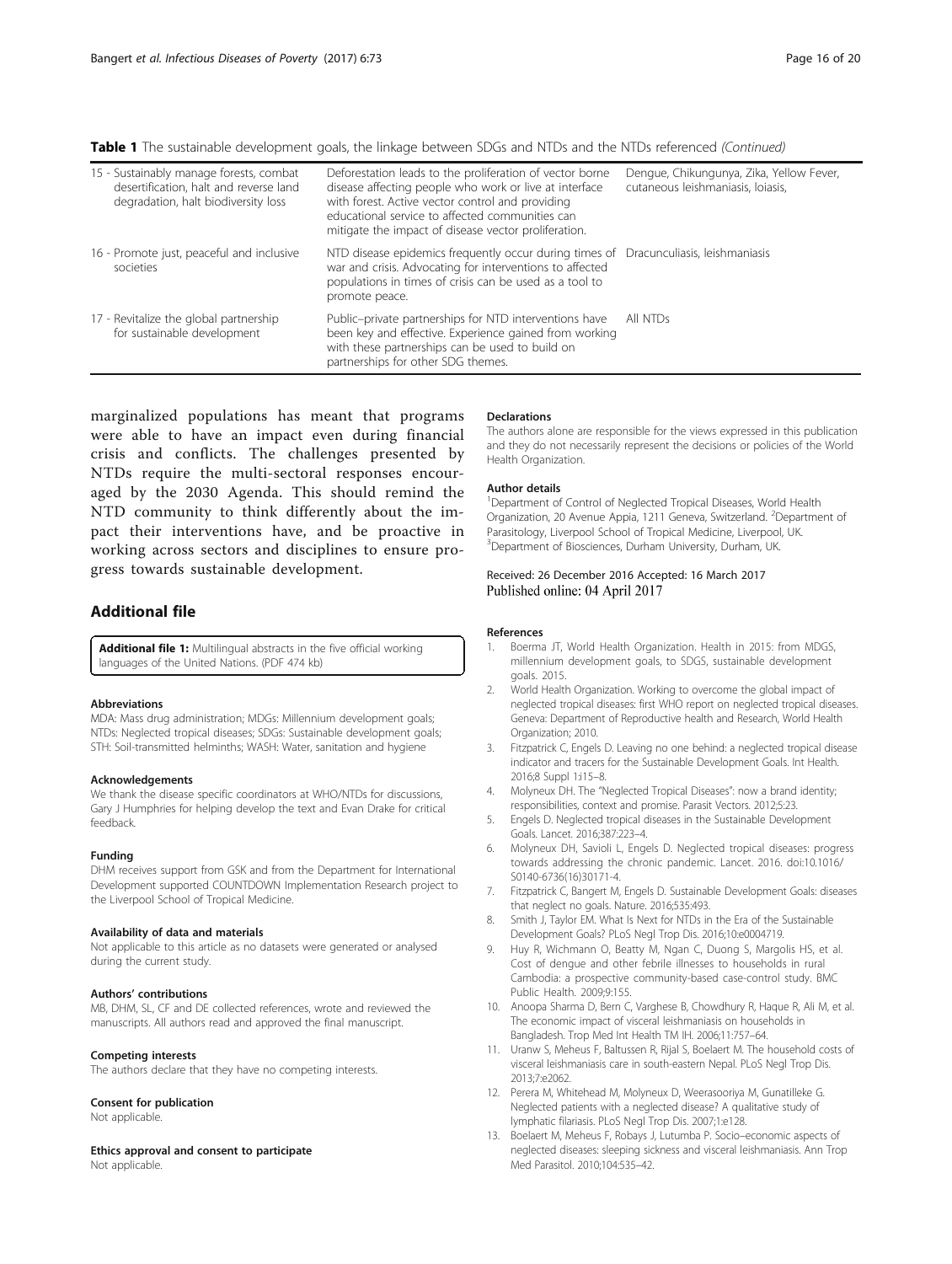- <span id="page-16-0"></span>14. Soumahoro M-K, Boelle P-Y, Gaüzere B-A, Atsou K, Pelat C, Lambert B, et al. The chikungunya epidemic on La Réunion Island in 2005–2006: a cost-ofillness study. PLoS Negl Trop Dis. 2011;5:e1197.
- 15. Xu K, Evans DB, Kawabata K, Zeramdini R, Klavus J, Murray CJ. Household catastrophic health expenditure: a multicountry analysis. Lancet. 2003;362:111–7.
- 16. Chukwu JN, Meka AO, Nwafor CC, Oshi DC, Madichie NO, Ekeke N, et al. Financial burden of health care for Buruli ulcer patients in Nigeria: the patients' perspective. Int Health. 2016;9:36–43.
- 17. Nkwengulila G. The financial costs associated with porcine cysticercosis and epilepsy in Iringa rural district. Health (N Y). 2014;06:2959–65.
- 18. World Health Organization. Health statistics and information systems. Estimates for 2000–2012. [http://www.who.int/healthinfo/global\\_burden\\_](http://www.who.int/healthinfo/global_burden_disease/estimates/en) [disease/estimates/en](http://www.who.int/healthinfo/global_burden_disease/estimates/en). Accessed 11 Mar 2016.
- 19. Hotez PJ. NTDs V.2.0: "blue marble health"–neglected tropical disease control and elimination in a shifting health policy landscape. PLoS Negl Trop Dis. 2013;7:e2570.
- 20. Hotez PJ. Fighting neglected tropical diseases in the southern United States. BMJ. 2012;345:e6112.
- 21. Taylor HR, Fox SS, Xie J, Dunn RA, Arnold A-LMR, Keeffe JE. The prevalence of trachoma in Australia: the National Indigenous Eye Health Survey. Med J Aust. 2010;192:248–53.
- 22. Ready PD. Leishmaniasis emergence in Europe. Euro Surveill Bull Eur Sur Mal Transm Eur Commun Dis Bull. 2010;15:19505.
- 23. Lourenço J, Recker M. The 2012 Madeira dengue outbreak: epidemiological determinants and future epidemic potential. PLoS Negl Trop Dis. 2014;8:e3083.
- 24. Succo T, Leparc-Goffart I, Ferré J-B, Roiz D, Broche B, Maquart M, et al. Autochthonous dengue outbreak in Nîmes, South of France, July to September 2015. Eurosurveillance. 2016;21: doi:[10.2807/1560-7917.ES.](http://dx.doi.org/10.2807/1560-7917.ES.2016.21.21.30240) [2016.21.21.30240.](http://dx.doi.org/10.2807/1560-7917.ES.2016.21.21.30240)
- 25. Viennet E, Ritchie SA, Williams CR, Faddy HM, Harley D. Public health responses to and challenges for the control of dengue transmission in high-income countries: four case studies. PLoS Negl Trop Dis. 2016;10:e0004943.
- 26. Boissier J, Grech-Angelini S, Webster BL, Allienne J-F, Huyse T, Mas-Coma S, et al. Outbreak of urogenital schistosomiasis in Corsica (France): an epidemiological case study. Lancet Infect Dis. 2016;16:971–9.
- 27. Litt E, Baker MC, Molyneux D. Neglected tropical diseases and mental health: a perspective on comorbidity. Trends Parasitol. 2012;28:195–201.
- 28. World Health Organization. Investing to overcome the global impact of neglected tropical diseases: third WHO report on neglected tropical diseases. Geneva: World Health Organization; 2015.
- 29. Crompton DWT, Nesheim MC. Nutritional impact of intestinal helminthiasis during the human life cycle. Annu Rev Nutr. 2002;22:35–59.
- 30. Hall A, Hewitt G, Tuffrey V, de Silva N. A review and meta-analysis of the impact of intestinal worms on child growth and nutrition. Matern Child Nutr. 2008;4 Suppl 1:118–236.
- 31. Hotez PJ, Molyneux DH. Tropical anemia: one of Africa's great killers and a rationale for linking malaria and neglected tropical disease control to achieve a common goal. PLoS Negl Trop Dis. 2008;2:e270.
- 32. Charlier J, van der Voort M, Kenyon F, Skuce P, Vercruysse J. Chasing helminths and their economic impact on farmed ruminants. Trends Parasitol. 2014;30:361–7.
- 33. Perri AF, Mejía ME, Licoff N, Lazaro L, Miglierina M, Ornstein A, et al. Gastrointestinal parasites presence during the peripartum decreases total milk production in grazing dairy Holstein cows. Vet Parasitol. 2011;178:311–8.
- 34. Achukwi MD, Tanya VN, Hill EW, Bradley DG, Meghen C, Sauveroche B, et al. Susceptibility of the Namchi and Kapsiki cattle of Cameroon to trypanosome infection. Trop Anim Health Prod. 1997;29:219–26.
- 35. de Noya BA, Díaz-Bello Z, Colmenares C, Ruiz-Guevara R, Mauriello L, Muñoz-Calderón A, et al. Update on oral Chagas disease outbreaks in Venezuela: epidemiological, clinical and diagnostic approaches. Mem Inst Oswaldo Cruz. 2015;110:377–86.
- 36. Biswas G, Sankara DP, Agua-Agum J, Maiga A. Dracunculiasis (guinea worm disease): eradication without a drug or a vaccine. Philos Trans R Soc B Biol Sci. 2013;368:20120146.
- 37. Palmer SL, Winskell K, Patterson AE, Boubacar K, Ibrahim F, Namata I, et al. "A living death": a qualitative assessment of quality of life among women with trichiasis in rural Niger. Int Health. 2014;6:291–7.
- 38. Frick KD, Melia BM, Buhrmann RR, West SK. Trichiasis and disability in a trachoma-endemic area of Tanzania. Arch Ophthalmol Chic Ill 1960. 2001;119:1839–44.
- 39. Turner HC, Truscott JE, Hollingsworth TD, Bettis AA, Brooker SJ, Anderson RM. Cost and cost-effectiveness of soil-transmitted helminth treatment programmes: systematic review and research needs. Parasit Vectors. 2015;8:355.
- 40. Campbell SJ, Savage GB, Gray DJ, Atkinson J-AM, Soares Magalhães RJ, Nery SV, et al. Water, sanitation, and hygiene (WASH): a critical component for sustainable soil-transmitted helminth and schistosomiasis control. PLoS Negl Trop Dis. 2014;8:e2651.
- 41. Ndeffo Mbah ML, Kjetland EF, Atkins KE, Poolman EM, Orenstein EW, Meyers LA, et al. Cost-effectiveness of a community-based intervention for reducing the transmission of Schistosoma haematobium and HIV in Africa. Proc Natl Acad Sci. 2013;110:7952–7.
- 42. Guanghan H, Dandan L, Shaoji Z, Xiaojun Z, Zenghua K, Guojun C. The role of health education for schistosomiasis control in heavy endemic area of Poyang Lake region, People's Republic of China. Southeast Asian J Trop Med Public Health. 2000;31:467–72.
- 43. Doenhoff MJ, Hagan P, Cioli D, Southgate V, Pica-Mattoccia L, Botros S, et al. Praziquantel: its use in control of schistosomiasis in sub-Saharan Africa and current research needs. Parasitology. 2009;136:1825.
- Secor EW. Water-based interventions for schistosomiasis control. Pathog Glob Health. 2014;108:246–54.
- 45. Croke K, Hicks JH, Hsu E, Kremer M, Miguel E. Does Mass Deworming Affect Child Nutrition? Meta-analysis, Cost-Effectiveness, and Statistical Power. Natl Bur Econ Res Work Pap Ser. 2016;22382. doi[:10.3386/w22382](http://dx.doi.org/10.3386/w22382).
- 46. World Health Organization. Monitoring health for the SDGs: sustainable development goals. Geneva: World Health Organization; 2016.
- 47. World Health Organization. Accelerating work to overcome the global impact of neglected tropical diseases: a roadmap for implementation. 2012.
- 48. World Health Organization. Sixty-sixth world health assembly: neglected tropical diseases. 2013.
- 49. Summers LH. Economists' declaration on universal health coverage. Lancet. 2015;386:2112–3.
- 50. Hotez PJ, Fenwick A, Savioli L, Molyneux DH. Rescuing the bottom billion through control of neglected tropical diseases. Lancet Lond Engl. 2009;373:1570–5.
- 51. Miguel E, Kremer M. Worms: identifying impacts on education and health in the presence of treatment externalities. Econometrica. 2004;72:159–217.
- 52. Sakti H, Nokes C, Hertanto WS, Hendratno S, Hall A, Bundy DA, et al. Evidence for an association between hookworm infection and cognitive function in Indonesian school children. Trop Med Int Health TM IH. 1999;4:322–34.
- 53. Bundy DAP, Kremer M, Bleakley H, Jukes MCH, Miguel E. Deworming and development: asking the right questions, asking the questions right. PLoS Negl Trop Dis. 2009;3:e362.
- 54. Ahmed A, Al-Mekhlafi HM, Azam MN, Ithoi I, Al-Adhroey AH, Abdulsalam AM, et al. Soil-transmitted helminthiasis: a critical but neglected factor influencing school participation of Aboriginal children in rural Malaysia. Parasitology. 2012;139:802–8.
- 55. Liu C, Luo R, Yi H, Zhang L, Li S, Bai Y, et al. Soil-transmitted helminths in southwestern China: a cross-sectional study of links to cognitive ability, nutrition, and school performance among children. PLoS Negl Trop Dis. 2015;9:e0003877.
- 56. Weiss MG. Stigma and the social burden of neglected tropical diseases. PLoS Negl Trop Dis. 2008;2:e237.
- 57. World Health Organization. Preventive chemotherapy in human helminthiasis: coordinated use of anthelminthic drugs in control interventions ; a manual for health professionals and programme managers. Geneva: World Health Organization; 2006.
- 58. Nokes C, Grantham-McGregor SM, Sawyer AW, Cooper ES, Bundy DA. Parasitic helminth infection and cognitive function in school children. Proc Biol Sci. 1992;247:77–81.
- 59. Grigorenko EL, Sternberg RJ, Jukes M, Alcock K, Lambo J, Ngorosho D, et al. Effects of antiparasitic treatment on dynamically and statically tested cognitive skills over time. J Appl Dev Psychol. 2006;27:499–526.
- 60. Jukes MCH, Drake LJ, Bundy DAP. School health, nutrition and education for all: levelling the playing field. Wallingford, UK. Cambridge: CABI Pub; 2008.
- 61. Baird S, Kremer M, Hicks J, Miguel E. Worms at work: long-Run impacts of child health gains. 2011.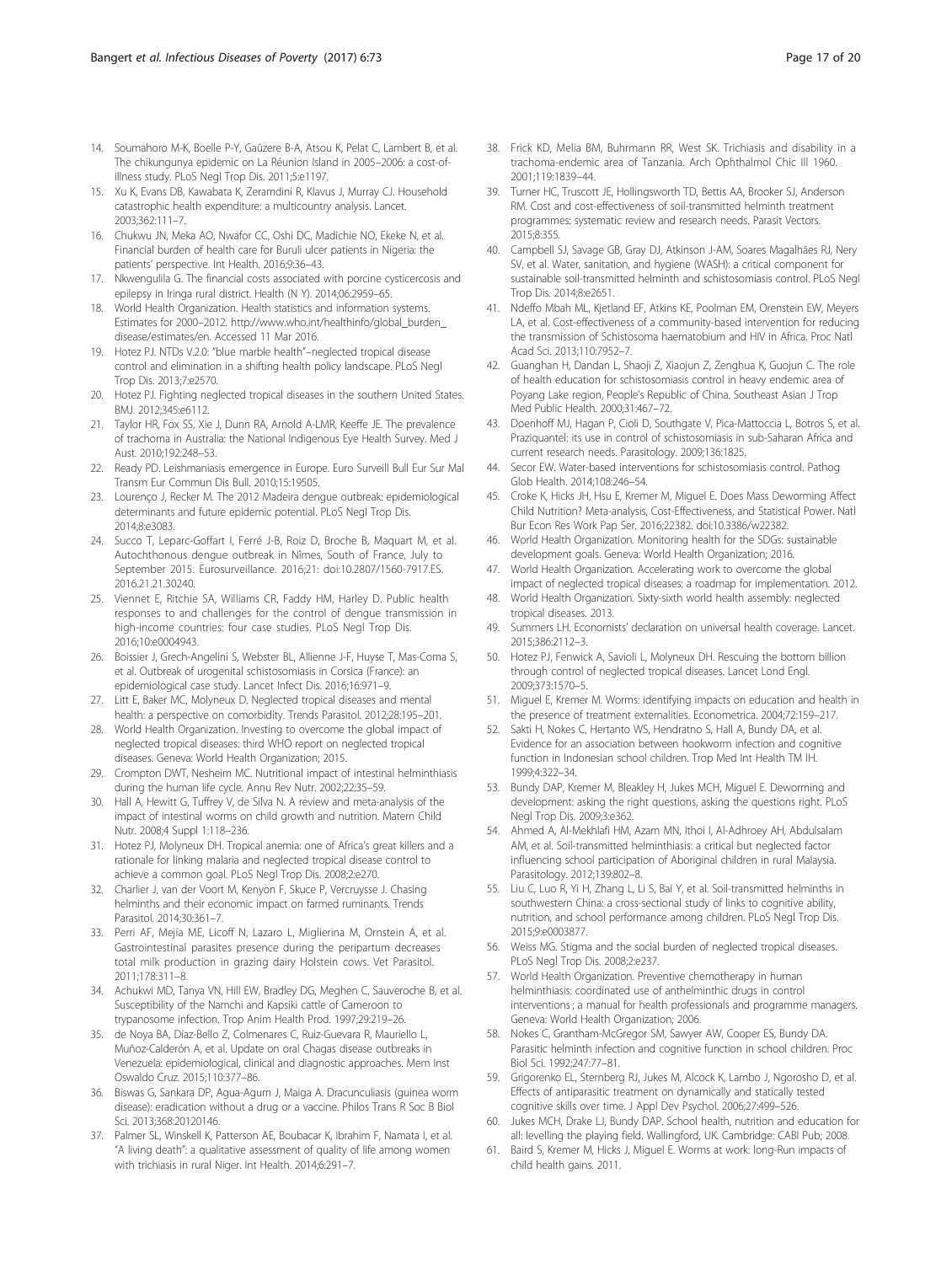- <span id="page-17-0"></span>62. Hicks JH, Kremer M, Miguel E. The case for mass treatment of intestinal helminths in endemic areas. PLoS Negl Trop Dis. 2015;9:e0004214.
- 63. Taylor-Robinson DC, Maayan N, Soares-Weiser K, Donegan S, Garner P. Deworming drugs for soil-transmitted intestinal worms in children: effects on nutritional indicators, haemoglobin, and school performance. In: The Cochrane Collaboration, editor. Cochrane Database of Systematic Reviews. Chichester: Wiley; 2015. [http://doi.wiley.com/10.1002/14651858.CD000371.](http://doi.wiley.com/10.1002/14651858.CD000371.pub6) [pub6.](http://doi.wiley.com/10.1002/14651858.CD000371.pub6) Accessed 28 Oct 2016.
- 64. de Silva N, Ahmed B-N, Casapia M, de Silva HJ, Gyapong J, Malecela M, et al. Cochrane reviews on deworming and the right to a healthy, worm-free life. PLoS Negl Trop Dis. 2015;9:e0004203.
- 65. Montresor A, Addiss D, Albonico M, Ali SM, Ault SK, Gabrielli A-F, et al. Methodological bias Can lead the Cochrane collaboration to irrelevance in public health decision-making. PLoS Negl Trop Dis. 2015;9:e0004165.
- 66. Hotez PJ. Empowering women and improving female reproductive health through control of neglected tropical diseases. PLoS Negl Trop Dis. 2009;3:e559.
- 67. Huang Y-X, Manderson L. The social and economic context and determinants of schistosomiasis japonica. Acta Trop. 2005;96:223–31.
- 68. Choffnes ER, Relman DA, Institute of Medicine (U.S.). The causes and impacts of neglected tropical and zoonotic diseases: opportunities for integrated intervention strategies: workshop summary. Washington, D.C: National Academies Press; 2011.
- 69. Kjetland EF, Leutscher PDC, Ndhlovu PD. A review of female genital schistosomiasis. Trends Parasitol. 2012;28:58–65.
- 70. Mbabazi PS, Andan O, Fitzgerald DW, Chitsulo L, Engels D, Downs JA. Examining the relationship between urogenital schistosomiasis and HIV infection. PLoS Negl Trop Dis. 2011;5:e1396.
- 71. Hotez P, Whitham M. Helminth infections: a new global women's health agenda. Obstet Gynecol. 2014;123:155–60.
- 72. Ajanga A, Lwambo NJS, Blair L, Nyandindi U, Fenwick A, Brooker S. Schistosoma mansoni in pregnancy and associations with anaemia in northwest Tanzania. Trans R Soc Trop Med Hyg. 2006;100:59–63.
- 73. Friedman JF, Mital P, Kanzaria HK, Olds GR, Kurtis JD. Schistosomiasis and pregnancy. Trends Parasitol. 2007;23:159–64.
- 74. Kjetland EF, Mduluza T, Ndhlovu PD, Gomo E, Gwanzura L, Midzi N, et al. Genital schistosomiasis in women: a clinical 12-month in vivo study following treatment with praziquantel. Trans R Soc Trop Med Hyg. 2006;100:740–52.
- 75. Poggensee G, Kiwelu I, Weger V, Göppner D, Diedrich T, Krantz I, et al. Female genital schistosomiasis of the lower genital tract: prevalence and disease-associated morbidity in northern Tanzania. J Infect Dis. 2000;181:1210–3.
- 76. Brooker S, Hotez PJ, Bundy DAP. Hookworm-related anaemia among pregnant women: a systematic review. PLoS Negl Trop Dis. 2008;2:e291.
- 77. Machado CR, Machado ES, Rohloff RD, Azevedo M, Campos DP, de Oliveira RB, et al. Is pregnancy associated with severe dengue? A review of data from the Rio de Janeiro surveillance information system. PLoS Negl Trop Dis. 2013;7:e2217.
- 78. Martines RB, Bhatnagar J, de Oliveira Ramos AM, Davi HPF, Iglezias SD, Kanamura CT, et al. Pathology of congenital Zika syndrome in Brazil: a case series. Lancet Lond Engl. 2016;388:898–904.
- 79. Peter H, Aksoy S. Will Zika become the 2016 NTD of the Year? PLoS Speak Med. 2016. [http://blogs.plos.org/speakingofmedicine/2016/01/07/will-zika](http://blogs.plos.org/speakingofmedicine/2016/01/07/will-zika-become-the-2016-ntd-of-the-year/)[become-the-2016-ntd-of-the-year/.](http://blogs.plos.org/speakingofmedicine/2016/01/07/will-zika-become-the-2016-ntd-of-the-year/) Accessed 11 Mar 2016.
- 80. Sesti-Costa R, Silva JS, Gutierrez FRS. Congenital Chagas disease: time to screen pregnant women? Expert Rev Anti Infect Ther. 2012;10:1279–82.
- 81. Roberts T, Gravett CA, Velu PP, Theodoratou E, Wagner TA, Zhang JSF, et al. Epidemiology and aetiology of maternal parasitic infections in low- and middle-income countries. J Glob Health. 2011;1:189–200.
- 82. Brooker S, Akhwale W, Pullan R, Estambale B, Clarke SE, Snow RW, et al. Epidemiology of plasmodium-helminth co-infection in Africa: populations at risk, potential impact on anemia, and prospects for combining control. Am J Trop Med Hyg. 2007;77(6 Suppl):88–98.
- 83. Christian P, Khatry SK, West KP. Antenatal anthelmintic treatment, birthweight, and infant survival in rural Nepal. Lancet Lond Engl. 2004;364:981–3.
- 84. Worrell C, Mathieu E. Drug coverage surveys for neglected tropical diseases: 10 years of field experience. Am J Trop Med Hyg. 2012;87:216–22.
- 85. Rilkoff H, Tukahebwa EM, Fleming FM, Leslie J, Cole DC. Exploring gender dimensions of treatment programmes for neglected tropical diseases in Uganda. PLoS Negl Trop Dis. 2013;7:e2312.
- 86. CDI Study Group. Community-directed interventions for priority health problems in Africa: results of a multicountry study. Bull World Health Organ. 2010;88:509–18.
- 87. Vouking MZ, Tamo VC, Tadenfok CN. Contribution and performance of female Community-Directed Distributors in the treatment of onchocerciasis with Ivermectin in Sub-Saharan Africa: a systematic review. Pan Afr Med J. 2015;20:188.
- 88. World Health Organization. Tracking universal health coverage: first global monitoring report. Geneva: World Health Organization; 2015.
- 89. Bain R, Cronk R, Wright J, Yang H, Slaymaker T, Bartram J. Fecal contamination of drinking-water in Low- and middle-income countries: a systematic review and meta-analysis. PLoS Med. 2014;11:e1001644.
- 90. Kar K, Chambers R, Plan UK. Handbook on community-led total sanitation. London: Plan UK; 2008.
- 91. Castro MC, Kanamori S, Kannady K, Mkude S, Killeen GF, Fillinger U. The importance of drains for the larval development of lymphatic filariasis and malaria vectors in Dar es Salaam, United Republic of Tanzania. PLoS Negl Trop Dis. 2010;4:e693.
- 92. Kirby MJ, West P, Green C, Jasseh M, Lindsay SW. Risk factors for houseentry by culicine mosquitoes in a rural town and satellite villages in The Gambia. Parasit Vectors. 2008;1:41.
- 93. Chitolina RF, Anjos FA, Lima TS, Castro EA, Costa-Ribeiro MCV. Raw sewage as breeding site to Aedes (Stegomyia) aegypti (Diptera, culicidae). Acta Trop. 2016;164:290–6.
- 94. Emerson PM, Burton M, Solomon AW, Bailey R, Mabey D. The SAFE strategy for trachoma control: Using operational research for policy, planning and implementation. Bull World Health Organ. 2006;84:613–9.
- 95. Sangodoyin AY, Ayotamuno MJ. Guinea worm control: assessing the effectiveness of drum-lined water holes. Environmentalist. 1990;10:165–76.
- 96. Steinmann P, Keiser J, Bos R, Tanner M, Utzinger J. Schistosomiasis and water resources development: systematic review, meta-analysis, and estimates of people at risk. Lancet Infect Dis. 2006;6:411–25.
- 97. Heijnen M, Cumming O, Peletz R, Chan GK-S, Brown J, Baker K, et al. Shared sanitation versus individual household latrines: a systematic review of health outcomes. PLoS One. 2014;9:e93300.
- Grimes JET, Croll D, Harrison WE, Utzinger J, Freeman MC, Templeton MR. The relationship between water, sanitation and schistosomiasis: a systematic review and meta-analysis. PLoS Negl Trop Dis. 2014;8:e3296.
- 99. Stocks ME, Ogden S, Haddad D, Addiss DG, McGuire C, Freeman MC. Effect of water, sanitation, and hygiene on the prevention of trachoma: a systematic review and meta-analysis. PLoS Med. 2014;11:e1001605.
- 100. Strunz EC, Addiss DG, Stocks ME, Ogden S, Utzinger J, Freeman MC. Water, sanitation, hygiene, and soil-transmitted helminth infection: a systematic review and meta-analysis. PLoS Med. 2014;11:e1001620.
- 101. World Health Organization. Water sanitation and hygiene for accelerating and sustaining progress on neglected tropical diseases. A global strategy 2015–2020. 2015.
- 102. Remais J, Chen L, Seto E. Leveraging rural energy investment for parasitic disease control: schistosome ova inactivation and energy co-benefits of anaerobic digesters in rural China. PLoS One. 2009;4:e4856.
- 103. Hawdon JM. Controlling soil-transmitted helminths: time to think inside the box? J Parasitol. 2014;100:166–88.
- 104. Southgate VR. Schistosomiasis in the Senegal River Basin: before and after the construction of the dams at Diama, Senegal and Manantali, Mali and future prospects. J Helminthol. 1997;71:125–32.
- 105. N'Goran EK, Diabate S, Utzinger J, Sellin B. Changes in human schistosomiasis levels after the construction of two large hydroelectric dams in central Côte d'Ivoire. Bull World Health Organ. 1997;75:541–5.
- 106. Ziegler AD, Petney TN, Grundy-Warr C, Andrews RH, Baird IG, Wasson RJ, et al. Dams and disease triggers on the lower Mekong river. PLoS Negl Trop Dis. 2013;7:e2166.
- 107. Van den Broeck F, Maes GE, Larmuseau MHD, Rollinson D, Sy I, Faye D, et al. Reconstructing colonization dynamics of the human parasite Schistosoma mansoni following anthropogenic environmental changes in northwest Senegal. PLoS Negl Trop Dis. 2015;9:e0003998.
- 108. Adewale B, Mafe MA, Oyerinde JP. Infectivity and transmission dynamics of simulium damnosum s. 1 around Owena dam (Ondo State). West Afr J Med. 1999;18:257–60.
- 109. Dumas D, Mietton M, Hamerlynck O, Pesneaud F, Kane A, Coly A, et al. Large Dams and Uncertainties: The Case of the Senegal River (West Africa). Soc Nat Resour. 2010;23:1108–22.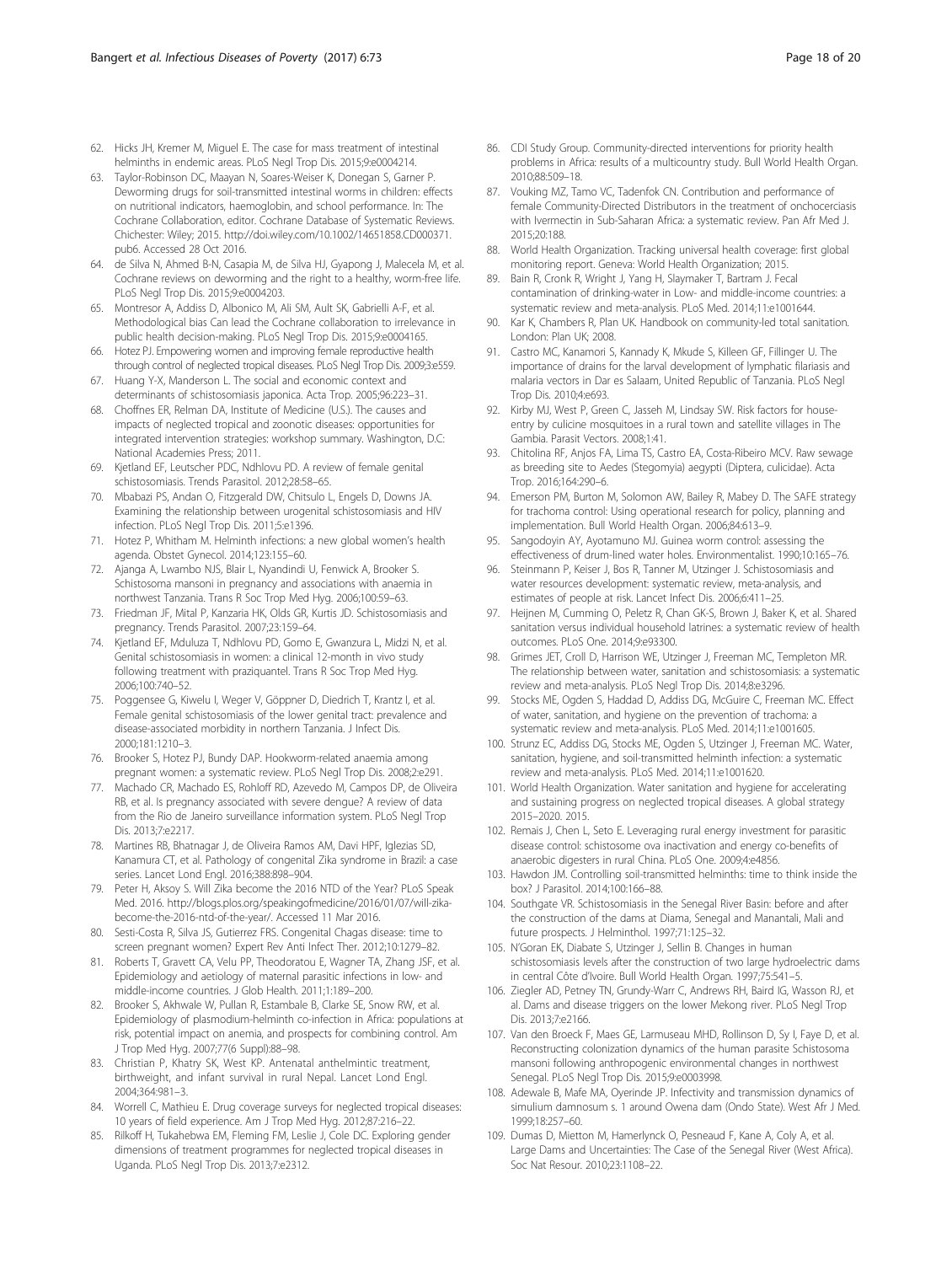- <span id="page-18-0"></span>110. Conteh L, Engels T, Molyneux DH. Socioeconomic aspects of neglected tropical diseases. Lancet. 2010;375:239–47.
- 111. Hotez PJ. Stigma: the stealth weapon of the NTD. PLoS Negl Trop Dis. 2008;2:e230.
- 112. Hotez PJ, Ferris MT. The antipoverty vaccines. Vaccine. 2006;24:5787–99.
- 113. Gilgen DD, Mascie-Taylor CG, Rosetta LL. Intestinal helminth infections, anaemia and labour productivity of female tea pluckers in Bangladesh. Trop Med Int Health TM IH. 2001;6:449–57.
- 114. Sauerborn R, Adams A, Hien M. Household strategies to cope with the economic costs of illness. Soc Sci Med 1982. 1996;43:291–301.
- 115. Ton TGN, Mackenzie C, Molyneux DH. The burden of mental health in lymphatic filariasis. Infect Dis Poverty. 2015;4. doi:[10.1186/s40249-015-0068-7](http://dx.doi.org/10.1186/s40249-015-0068-7).
- 116. Ramaiah KD, Das PK, Michael E, Guyatt HL. The economic burden of lymphatic filariasis in India. Parasitol Today. 2000;16:251–3.
- 117. Hampson K, Coudeville L, Lembo T, Sambo M, Kieffer A, Attlan M, et al. Estimating the global burden of endemic canine rabies. PLoS Negl Trop Dis. 2015;9:e0003709.
- 118. Shepard DS, Coudeville L, Halasa YA, Zambrano B, Dayan GH. Economic impact of dengue illness in the Americas. Am J Trop Med Hyg. 2011;84:200–7.
- 119. Bleakley H. Disease and development: evidence from hookworm eradication in the American South. Q J Econ. 2007;122:73–117.
- 120. Kamel MI, Ghafar YA, Foda N, Khashab S. Impact of type and stage of schistosomiasis on quality of life and productivity of infected workers. J Egypt Soc Parasitol. 2001;31:153–67.
- 121. Canning D. Priority setting and the "neglected" tropical diseases. Trans R Soc Trop Med Hyg. 2006;100:499–504.
- 122. Ramaiah KD, Ottesen EA. Progress and impact of 13 years of the global programme to eliminate lymphatic filariasis on reducing the burden of filarial disease. PLoS Negl Trop Dis. 2014;8:e3319.
- 123. de Vlas SJ, Stolk WA, le Rutte EA, Hontelez JAC, Bakker R, Blok DJ, et al. Concerted efforts to control or eliminate neglected tropical diseases: How much health will Be gained? PLoS Negl Trop Dis. 2016;10:e0004386.
- 124. Homeida M, Braide E, Elhassan E, Amazigo UV, Liese B, Benton B, et al. APOC's strategy of community-directed treatment with ivermectin (CDTI) and its potential for providing additional health services to the poorest populations. African Programme for Onchocerciasis Control. Ann Trop Med Parasitol. 2002;96 Suppl 1:S93–104.
- 125. Uniting to Combat NTDs. The neglected tropical diseases supply chain forum: past, present and future. London: United to Combat NTDs; 2016.
- 126. Njelesani J, Dacombe R, Palmer T, Smith H, Koudou B, Bockarie M, et al. A systematic approach to capacity strengthening of laboratory systems for control of neglected tropical diseases in Ghana, Kenya, Malawi and Sri Lanka. PLoS Negl Trop Dis. 2014;8:e2736.
- 127. Bates I, Taegtmeyer M, Squire SB, Ansong D, Nhlema-Simwaka B, Baba A, et al. Indicators of sustainable capacity building for health research: analysis of four African case studies. Health Res Policy Syst. 2011;9:14.
- 128. Katabarwa MN, Habomugisha P, Richards FO, Hopkins D. Communitydirected interventions strategy enhances efficient and effective integration of health care delivery and development activities in rural disadvantaged communities of Uganda. Trop Med Int Health TM IH. 2005;10:312–21.
- 129. World Health Organization. Research and Development to Meet Health Needs in Developing Countries: Strengthening Global Financing and Coordination. 2012. [http://www.who.int/phi/CEWG\\_](http://www.who.int/phi/CEWG_Report_5_April_2012.pdf?ua=1) [Report\\_5\\_April\\_2012.pdf?ua=1.](http://www.who.int/phi/CEWG_Report_5_April_2012.pdf?ua=1) Accessed 11 Mar 2016.
- 130. Kariuki T, Phillips R, Njenga S, Olesen OF, Klatser PR, Porro R, et al. Research and capacity building for control of neglected tropical diseases: the need for a different approach. PLoS Negl Trop Dis. 2011;5:e1020.
- 131. O'Neill HG, Mzilahowa T, de Deus N, Njenga SM, Mmbaga EJ, Kariuki TM. Evaluation of the european foundation initiative into African research in neglected tropical diseases by the African fellows. PLoS Negl Trop Dis. 2013;7:e2019.
- 132. Houweling TAJ, Karim-Kos HE, Kulik MC, Stolk WA, Haagsma JA, Lenk EJ, et al. Socioeconomic inequalities in neglected tropical diseases: a systematic review. PLoS Negl Trop Dis. 2016;10:e0004546.
- 133. Gabrie JA, Rueda MM, Canales M, Gyorkos TW, Sanchez AL. School hygiene and deworming are key protective factors for reduced transmission of soiltransmitted helminths among schoolchildren in Honduras. Parasit Vectors. 2014;7:354.
- 134. Ugbomoiko US, Dalumo V, Ofoezie IE, Obiezue RNN. Socio-environmental factors and ascariasis infection among school-aged children in Ilobu, Osun State, Nigeria. Trans R Soc Trop Med Hyg. 2009;103:223–8.
- 135. Habtamu E, Wondie T, Aweke S, Tadesse Z, Zerihun M, Zewdie Z, et al. Trachoma and relative poverty: a case–control study. PLoS Negl Trop Dis. 2015;9:e0004228.
- 136. Albuquerque PLMM, da Silva Júnior GB, Freire CCF, de Oliveira SBC, Almeida DM, da Silva HF, et al. Urbanization of visceral leishmaniasis (kala-azar) in Fortaleza, Ceará, Brazil. Rev Panam Salud Publica. 2009;26:330–3.
- 137. Neiderud C-J. How urbanization affects the epidemiology of emerging infectious diseases. Infect Ecol Epidemiol. 2015;5. doi[:10.3402/iee.v5.27060.](http://dx.doi.org/10.3402/iee.v5.27060)
- 138. Carrillo E, Moreno J, Cruz I. What is responsible for a large and unusual outbreak of leishmaniasis in Madrid? Trends Parasitol. 2013;29:579–80.
- 139. Fernandez-Garcia MD, Bangert M, de Ory F, Potente A, Hernandez L, Lasala F, et al. Chikungunya virus infections among travellers returning to Spain, 2008 to 2014. Eurosurveillance. 2016;21. doi:[10.2807/1560-7917.ES.](http://dx.doi.org/10.2807/1560-7917.ES.2016.21.36.30336) [2016.21.36.30336.](http://dx.doi.org/10.2807/1560-7917.ES.2016.21.36.30336)
- 140. Galvan JM. Growing burden of dengue in Latin America: a public health challenge. Int J Infect Dis. 2010;14:e169.
- 141. Kikuti M, Cunha GM, Paploski IAD, Kasper AM, Silva MMO, Tavares AS, et al. Spatial distribution of dengue in a Brazilian urban slum setting: role of socioeconomic gradient in disease risk. PLoS Negl Trop Dis. 2015;9:e0003937.
- 142. Sommerfeld J, Kroeger A. Innovative community-based vector control interventions for improved dengue and Chagas disease prevention in Latin America: introduction to the special issue. Trans R Soc Trop Med Hyg. 2015;109:85–8.
- 143. Levy MZ, Barbu CM, Castillo-Neyra R, Quispe-Machaca VR, Ancca-Juarez J, Escalante-Mejia P, et al. Urbanization, land tenure security and vector-borne Chagas disease. Proc R Soc B Biol Sci. 2014;281:20141003.
- 144. Dias JCP. Southern Cone Initiative for the elimination of domestic populations of Triatoma infestans and the interruption of transfusional Chagas disease. Historical aspects, present situation, and perspectives. Mem Inst Oswaldo Cruz. 2007;102 Suppl 1:11–8.
- 145. Dias JCP, Silveira AC, Schofield CJ. The impact of Chagas disease control in Latin America: a review. Mem Inst Oswaldo Cruz. 2002;97:603–12.
- 146. Rojas-De-Arias A. Chagas disease prevention through improved housing using an ecosystem approach to health. Cad Saude Publica. 2001;17(Suppl):89–97.
- 147. Hemingway J, Ranson H, Magill A, Kolaczinski J, Fornadel C, Gimnig J, et al. Averting a malaria disaster: will insecticide resistance derail malaria control? Lancet. 2016;387:1785–8.
- 148. Vontas J, Kioulos E, Pavlidi N, Morou E, della Torre A, Ranson H. Insecticide resistance in the major dengue vectors Aedes albopictus and Aedes aegypti. Pestic Biochem Physiol. 2012;104:126–31.
- 149. Ranson H, Burhani J, Lumjuan N, Black IV WC. Insecticide resistance in dengue vectors. TropIKAnet. 2010;1:0.
- 150. World Health Organization. WHO pesticide evaluation scheme: 50 years of global leadership. Geneva: United to Combat NTDs; 2010.
- 151. Roiz D, Eritja R, Escosa R, Lucientes J, Marquès E, Melero-Alcíbar R, et al. A survey of mosquitoes breeding in used tires in Spain for the detection of imported potential vector species. J Vector Ecol J Soc Vector Ecol. 2007;32:10–5.
- 152. Reiter P, Sprenger D. The used tire trade: a mechanism for the worldwide dispersal of container breeding mosquitoes. J Am Mosq Control Assoc. 1987;3:494–501.
- 153. World Health Organization. Dengue: guidelines for diagnosis, treatment, prevention and control. World Health Organization; 2009.
- 154. Banerjee S, Aditya G, Saha GK. Household wastes as larval habitats of dengue vectors: comparison between urban and rural areas of Kolkata, India. PLoS ONE. 2015;10:e0138082.
- 155. McCarthy JJ, Intergovernmental Panel on Climate Change. Climate change 2001: impacts, adaptation, and vulnerability: contribution of Working Group II to the third assessment report of the Intergovernmental Panel on Climate Change. Cambridge, UK. New York: Cambridge University Press; 2001.
- 156. Naish S, Dale P, Mackenzie JS, McBride J, Mengersen K, Tong S. Climate change and dengue: a critical and systematic review of quantitative modelling approaches. BMC Infect Dis. 2014;14. doi[:10.1186/1471-2334-14-167.](http://dx.doi.org/10.1186/1471-2334-14-167)
- 157. Trewin BJ, Kay BH, Darbro JM, Hurst TP. Increased container-breeding mosquito risk owing to drought-induced changes in water harvesting and storage in Brisbane, Australia. Int Health. 2013;5:251–8.
- 158. Garza M, Feria Arroyo TP, Casillas EA, Sanchez-Cordero V, Rivaldi C-L, Sarkar S. Projected future distributions of vectors of Trypanosoma cruzi in North America under climate change scenarios. PLoS Negl Trop Dis. 2014;8:e2818.